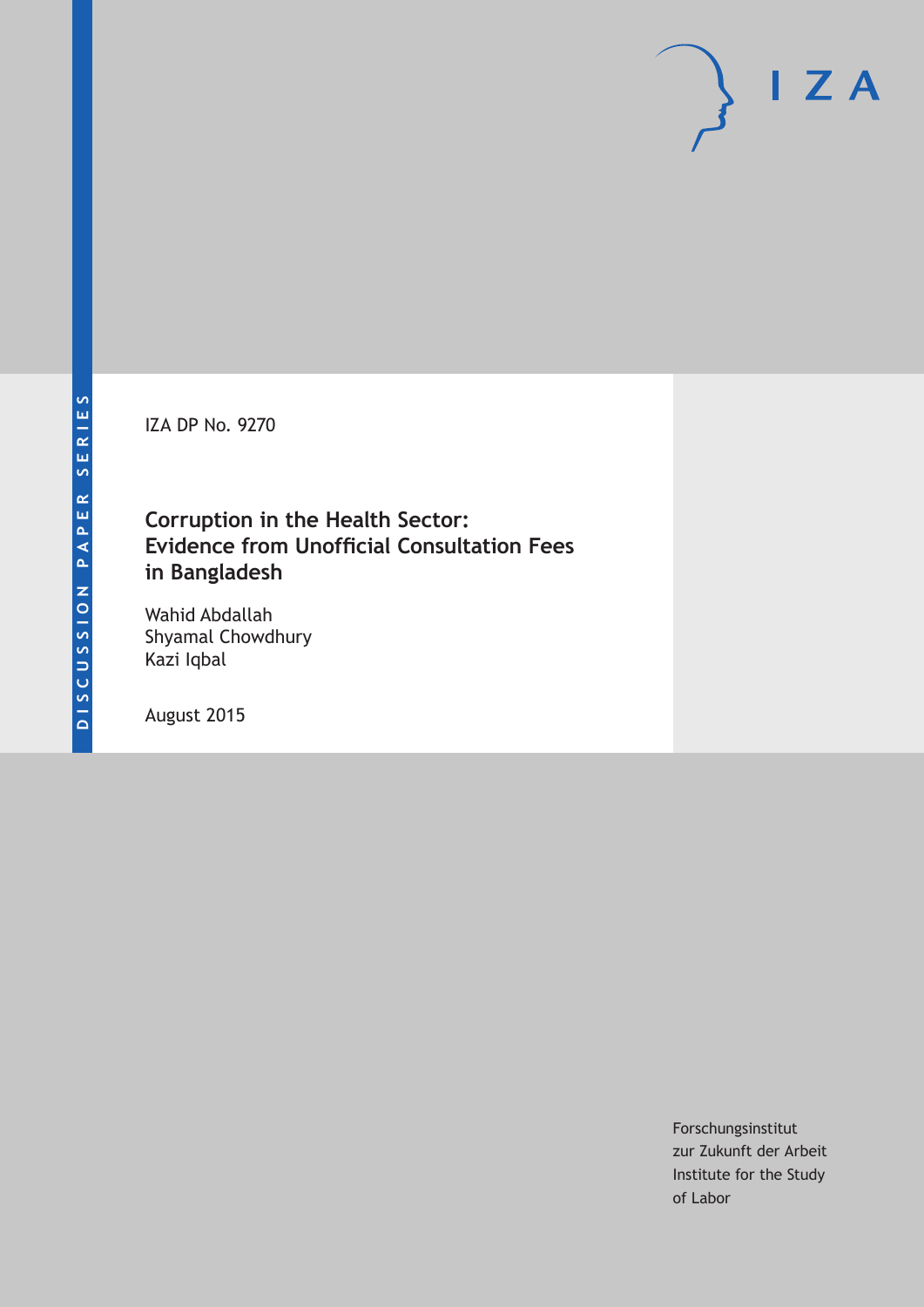# **Corruption in the Health Sector: Evidence from Unofficial Consultation Fees in Bangladesh**

# **Wahid Abdallah**

*BRAC University* 

# **Shyamal Chowdhury**

*University of Sydney and IZA* 

# **Kazi Iqbal**

*Bangladesh Institute of Development Studies*

Discussion Paper No. 9270 August 2015

IZA

P.O. Box 7240 53072 Bonn Germany

Phone: +49-228-3894-0 Fax: +49-228-3894-180 E-mail: iza@iza.org

Any opinions expressed here are those of the author(s) and not those of IZA. Research published in this series may include views on policy, but the institute itself takes no institutional policy positions. The IZA research network is committed to the IZA Guiding Principles of Research Integrity.

The Institute for the Study of Labor (IZA) in Bonn is a local and virtual international research center and a place of communication between science, politics and business. IZA is an independent nonprofit organization supported by Deutsche Post Foundation. The center is associated with the University of Bonn and offers a stimulating research environment through its international network, workshops and conferences, data service, project support, research visits and doctoral program. IZA engages in (i) original and internationally competitive research in all fields of labor economics, (ii) development of policy concepts, and (iii) dissemination of research results and concepts to the interested public.

IZA Discussion Papers often represent preliminary work and are circulated to encourage discussion. Citation of such a paper should account for its provisional character. A revised version may be available directly from the author.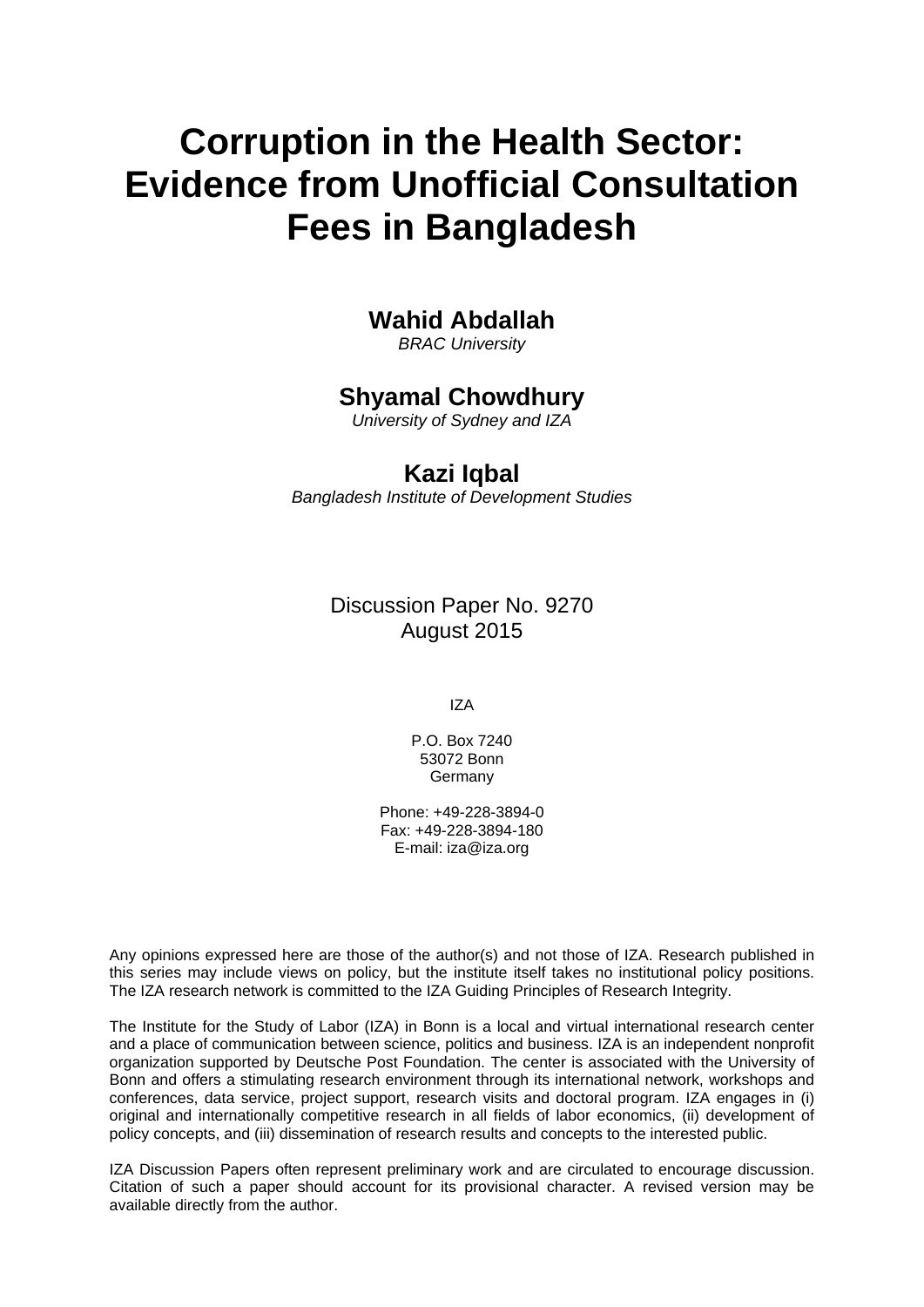IZA Discussion Paper No. 9270 August 2015

# **ABSTRACT**

# **Corruption in the Health Sector: Evidence from Unofficial Consultation Fees in Bangladesh**

We study the incidence and extent of bribes paid to the doctors in the public health facilities which are cleverly identified using a nationally representative survey. The survey asks households about the fees paid to public doctors, not about the bribe, which makes it less prone to reporting bias. We find that though consultations are free in the public health facilities, 41% of the patients who visited them paid about US\$2 as a consultation fee, which is about 16% of their total medical expenditure. Three interesting generalized results that we find on the determinants of incidence and extent of bribe payment are: First, bribe givers and non-givers are different in terms of observed characteristics. Second, the same doctors, when sit in a private facility, charge more, setting an upper limit of bribes at public facilities. Third, travel time of the service seekers is used as a price discriminating device by the public service providers. Results have important implications for combating corruption, especially in developing countries.

JEL Classification: D73, I18, L11

Keywords: corruption, public health, price discrimination, Bangladesh

Corresponding author:

Shyamal Chowdhury School of Economics University of Sydney NSW 2006 Australia E-mail: shyamal.chowdhury@sydney.edu.au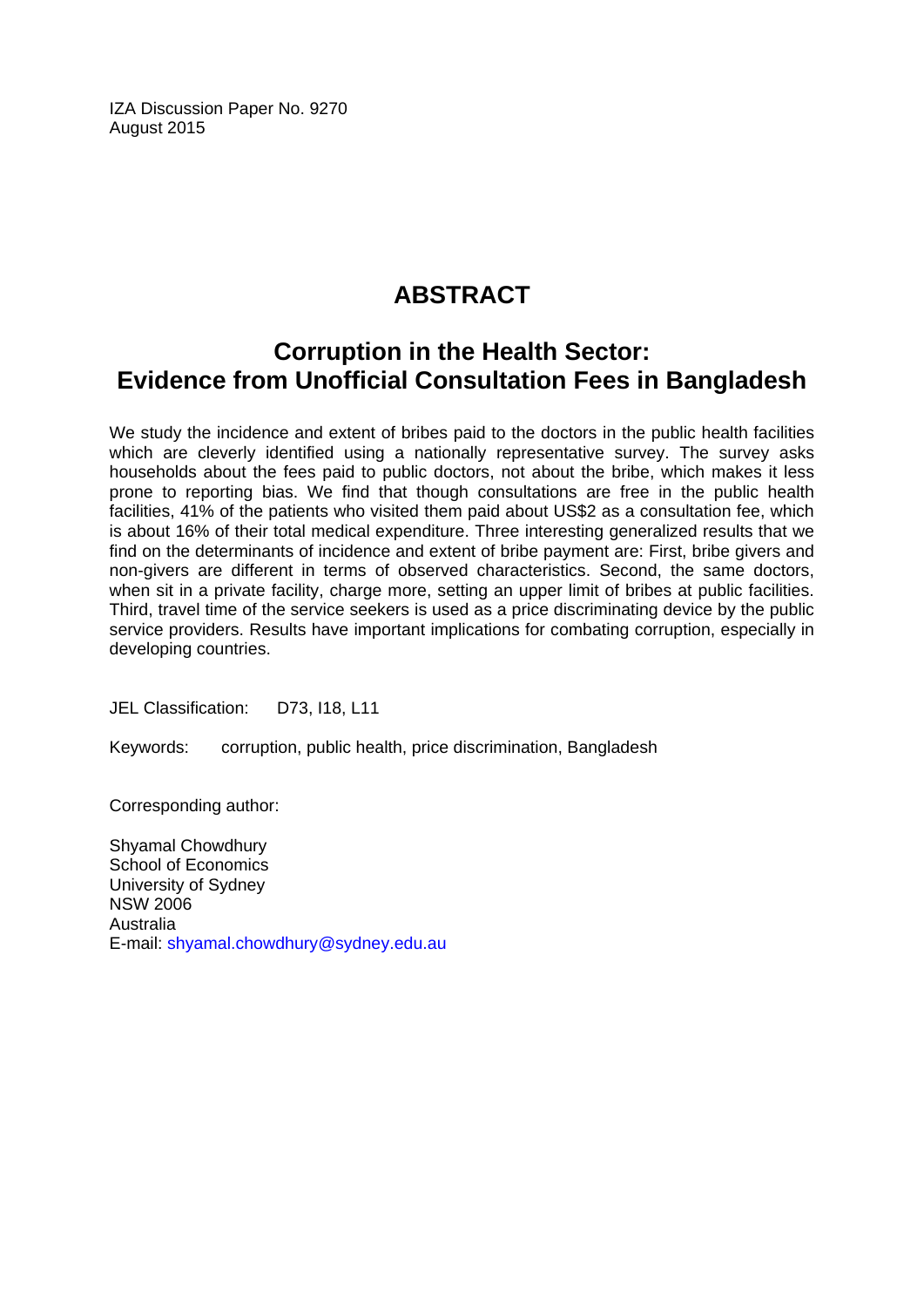# **1. Introduction**

 $\overline{a}$ 

In this paper we study the incidence and extent of bribes paid to doctors in public health facilities and explore the possible reasons behind those payments. Public officials in the health care and other sectors in the developing countries often charge unofficial prices in the form of extortion and bribes for the service they render.1 Since such illegal practices hamper governments' redistributive efforts and are often inefficient, it is important to understand the factors affecting these types of unofficial payments. One strand of empirical literature on the economics of corruption suggests that it depends on the relative bargaining power of the bureaucrats and the institutional set up at which they operate as well as the market structure and the pricing strategies adopted by them (Olken and Baron 2009, Hunt 2010). It can be expected that there are other types of pricing strategies that can be observed in other environments including price discrimination where citizens may pay more to receive a perceived 'premium' service or the amount of bribe paid is determined by prices of similar services in the market, for example.

However, finding an unbiased measure of unofficial payments is inherently intricate.2 Whereas, surveys can be run to collect data on amount of unofficial payments made to public officials, questions about such payments are sensitive in nature. The respondents therefore, may not truthfully report the actual amounts or may avoid answering such questions altogether. Hence, absent unbiased measures of unofficial payments, researching on such payments, analyzing factors that may determine such payments and finding ways to combat them are difficult. Above all, finding a service provided by both public and private sectors in the same institutional setting is even rarer.

<sup>&</sup>lt;sup>1</sup> The Annual Report 2006 of Transparency International illustrates numerous instances of corruption from developing countries in varied dimensions in the health care sector. A chapter on informal payment in health sector reveals that 84% of total health expenditure in Georgia can be attributed to informal payments constituting half of the total out-of-pocket expenditure, the major component (70% – 80%) in health expenditure. Similar practices exist in countries like Russian Federation, Poland, Tajikistan and Albania.

<sup>&</sup>lt;sup>2</sup> See, for example, the review paper by Olken and Pande (2012) that discusses the difficulty of measuring bribes, leading to very few papers that do so. See also Banerjee, Hanna and Mullainathan (2012) that mentions measurement of bribe as the primary challenge on the empirical side.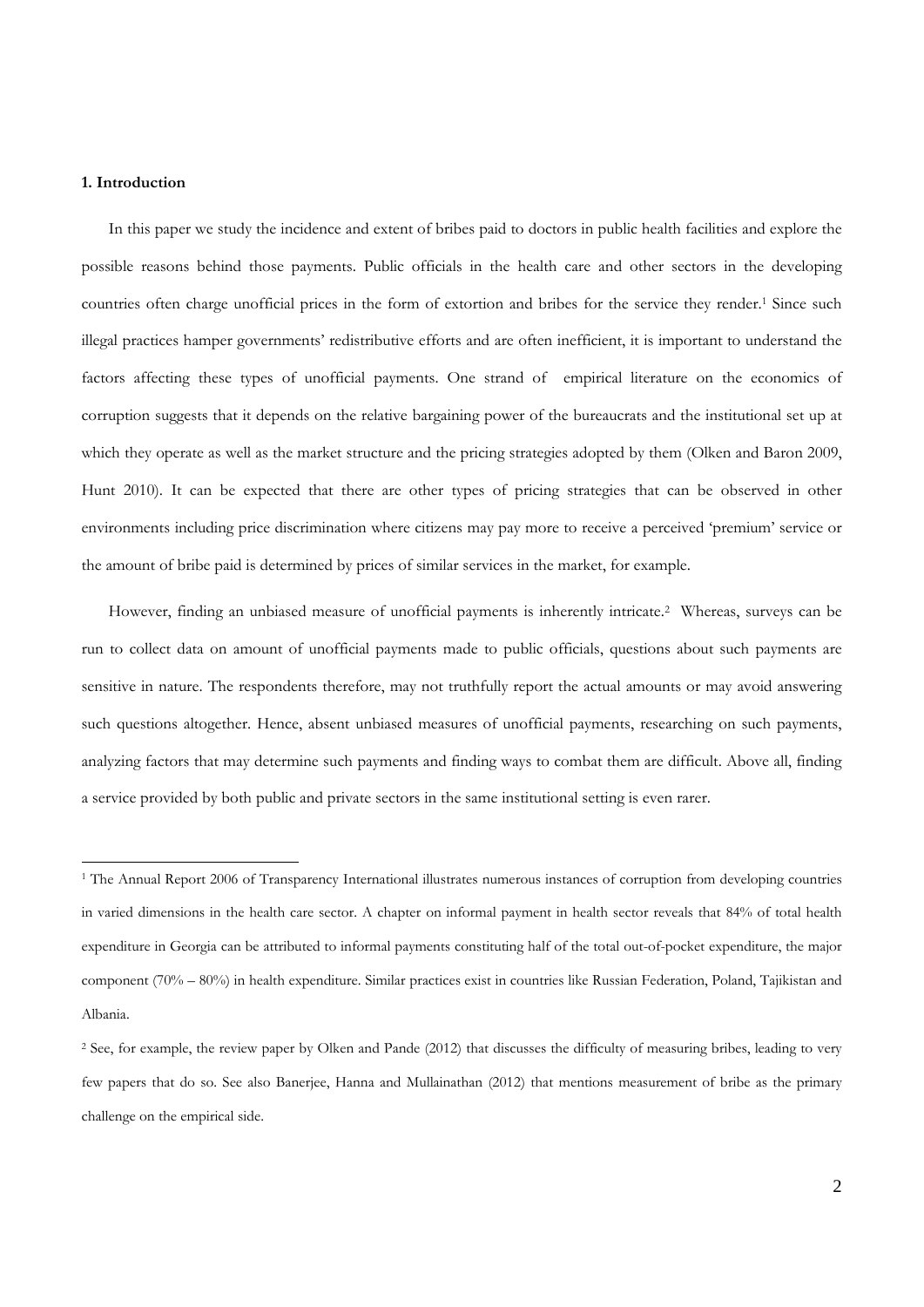In this paper, we are able to use data on the unofficial payments with minimal reporting bias in the public health care services in Bangladesh. The nationally representative Household Income and Expenditure Survey (HIES) 2010 conducted by Bangladesh Bureau of Statistics (BBS) collected detailed information on, among others, health and health expenditures. In particular, the health module includes information on whether the patient visited public or private doctors and the expenditure module includes information on the amount of money spent for doctor consultation. We combine these two modules to identify the consultation fee paid to public doctors at public facilities (and at private facilities). Since the consultation to public doctors is free in public health facilities in Bangladesh, any payments made can be regarded as a bribe. Since no reference to bribery was made during the survey, we believe that our measure has minimum reporting bias.

The data show that bribe constitutes a significant share of patient's medical expenditure; 41% of the patients who visited public health facilities paid about US\$2 as consultation fee, which is about 16% of their total medical expenditure. Given this, we investigate three aspects of it. First, the incidence of corruption: why do some patients bribe and other don't? Second, the extent of corruption: conditional on bribe payment, why do some patients end up paying more than the others? Third, even though we expect the reported unofficial consultation fee to be minimally biased, can we test the reliability of the data and if yes, what does the test say?

We find the bribe payers and non-payers are different in a number of observable characteristics. Two factors stand out: First, bribe payers come from farther places compared to non-payers, which is reflected in the time and money spent to reach the public health service points. Second, consistent with earlier findings in the literature, service seekers who are economically better-off have a higher incidence of bribe payment. In addition, bribe payers are more likely to visit a public facility for a better quality service than non-payers. Bribery then seems to be attached to a better quality service and indicates a potential patient self-selection.3

If we consider bribe-payers only, how does it vary? This is an important question as it will indicate whether any sort of price discriminatory practice exists. We find two similar results here: First, distance that a patient needs to

<sup>&</sup>lt;sup>3</sup> This is very much similar to the concept of "grease money" found in Bertrand et al. (2007) in the case of obtaining a driver's license in India.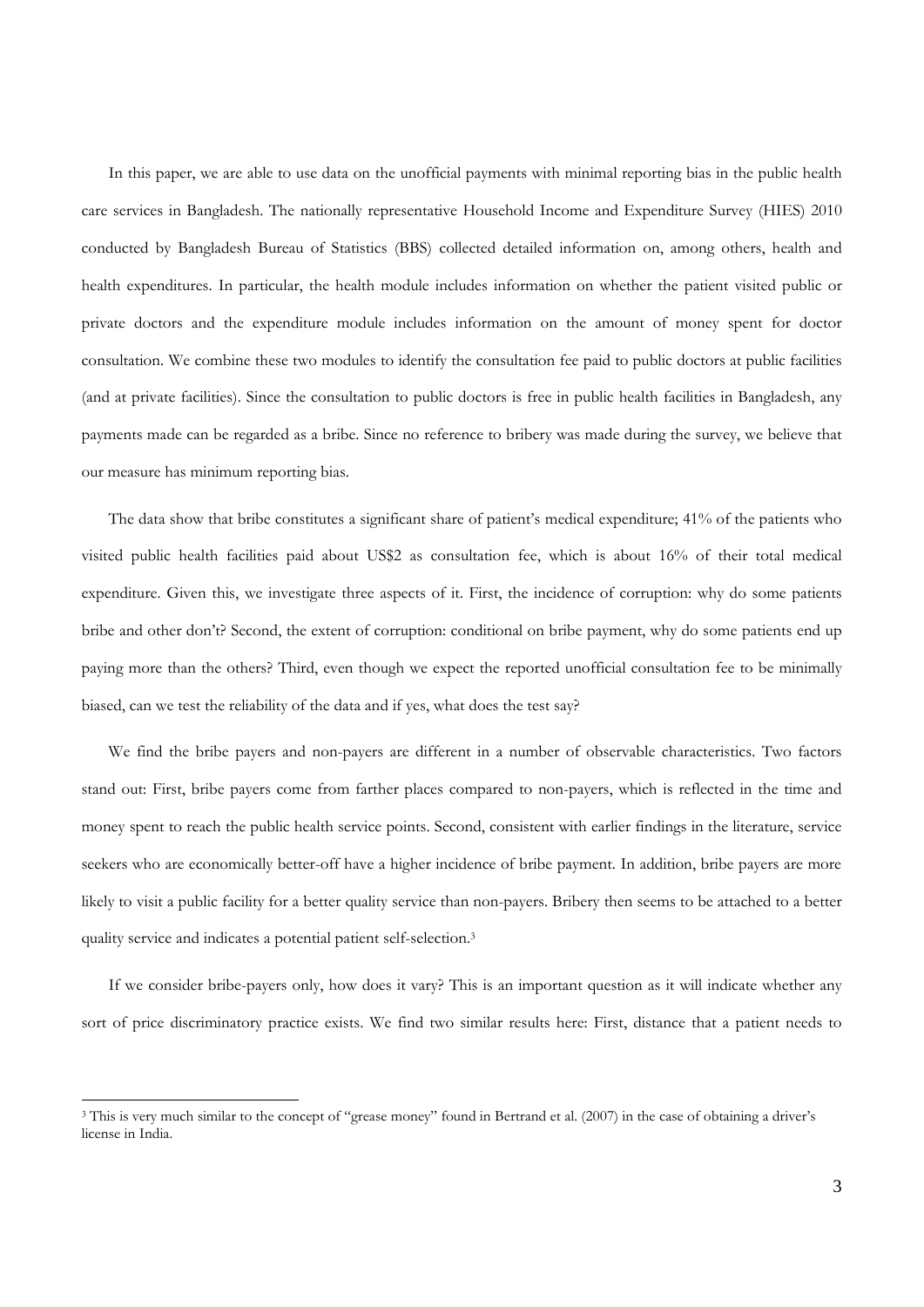travel to reach a public facility was again found to be important: patients spending more time and money also pay a larger bribe. Second, richer patients pay more.

Finally, we make an attempt to provide a test on the reliability of our data. It is important first to recognize that our data on bribery is identified from two different questions: one on service provider type and the other on health expenditure. Since we were able to get bribe data without referring to 'bribe', 'unofficial payment' or 'illegal payment', we believe our data has minimum reporting bias. Nevertheless, the particular structure of the market allows us to provide a test of the reliability of the bribe data as well. The public doctors in Bangladesh are allowed to practice privately as well where they are free to charge consultation fee legally. The HIES 2010 collected that information as well allowing us to compare the two fees. Since private fee is legal and private provision may involve some cost, it is likely that this fee will be higher than a bribe. As expected, we find the private fee to be significantly higher than bribes charged in a public facility. Surprisingly, however, we do not find any difference in patient characteristics choosing between public doctors at public and at private facilities.

We derive our testable hypotheses from an analytical framework provided in the next Section. Our results indicate the following scenario. A patient has to go through a series of decision making processes when a health shock strikes. First, s/he has to decide whether to seek for health care services or not. Second, if decided to seek for health care services, what type of health care provider to visit. Third, if the public doctor is chosen, what type of service to choose. A public doctor offers a menu of quality-price pairs – i. free service of lower quality at public facility, ii. service with (illegal) fees of higher quality at public facilities and iii. service with fees of highest quality at private facilities.4 The patients are aware of these options and then self-select into one of the options based on their observed and unobserved characteristics. For patients who opt for option (ii) (public doctor at public facilities with illegal payment), doctors (or their agents) learn about the characteristics of the patients, particularly, their location and income, and charge according to those characteristics.

<sup>4</sup> The perceived quality differences are evident from patients' responses to why they choose a particular type of facility. The percentage of patients that choose public healthcare service for its quality are higher among the bribe payers than non-bribers suggesting that bribe payers should be receiving a better service than non-bribers.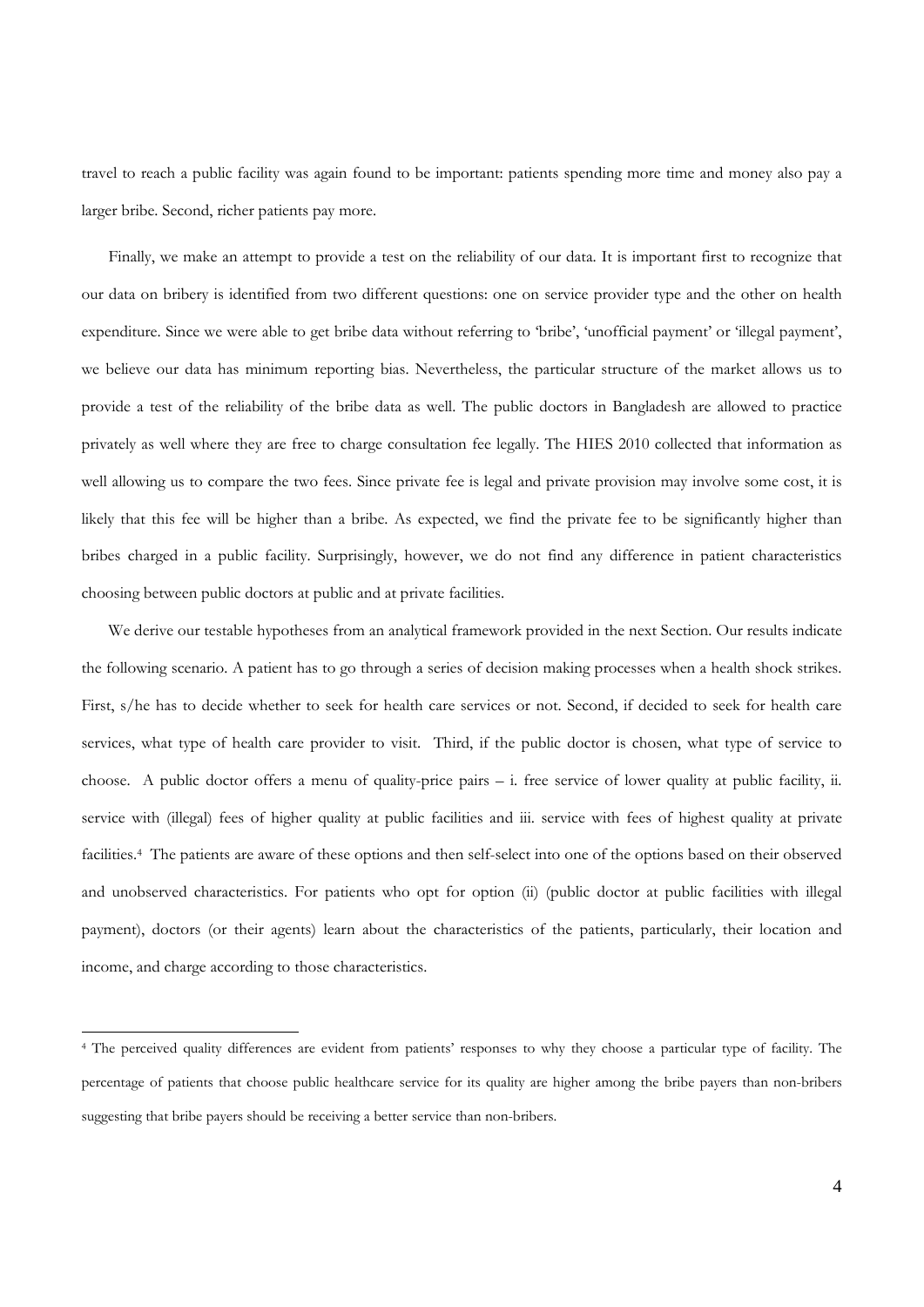A question arises: why do the public doctors not shut down the free window (option i) altogether? Recent literature on bureaucratic behavior (e.g., Dewatripont et. al., 1999; Leaver 2009) suggests that bureaucrats are often motivated by non-monetary factors such as career concerns. This may result in what is known as minimum squawk behavior for which bureaucrats behave in a way that will attract little attention. In this case where a doctor is required to see a patient for free, the doctor may still keep a service line free of charge in order to minimize complaints. The doctor, however, may manipulate the unverifiable quality and accordingly, lower his delivery cost (which is often the time spent with a patient). Indeed, about 59% of the patients visiting public health facilities in our data consulted the doctor for free.

Health care services in Bangladesh are provided by both public and private providers. The public health facilities are located based on the administrative layout. For administrative purposes, the country is divided into 6 divisions, 64 districts, 508 sub-districts, and 4,466 unions. All the divisions and district cities and sub-district towns, and some unions have public hospitals. The number of patients at each type of hospital is given in the Table A1 in the Appendix. The average number of patients is greater at larger hospitals (in terms of beds, for example). However, if we consider the total number of patients, then we see that 48.8% of all the patients visiting public health facilities visit Sub-district Health Complexes, and 32.5% go to Union (Health) Sub-Centers (USCs). One notable feature of public health care services is that consultation with doctors is provided for free at the public health facilities.

Besides public provision described above, services provided by the private sector for a fee are also available, especially in urban areas. An interesting aspect of the private health care market is that the public doctors are allowed to provide consultation services at private facilities after hours and can charge unregulated fees for their services. The other service providers in health care market consist of professional doctors as well as traditional healers, homeopaths and pharmacists. There is some medical health insurance operational, but it is almost non-existent. Section 3 sheds some light on access to health care services provided by these different private providers.

Our paper is related to the recent applied microeconomic research on corruption and extortion payments. A unique aspect of our study is the use of a relatively unbiased measure for bribe payments using a nationally representative survey. Most of the other papers on unofficial payments used datasets that ask the respondents to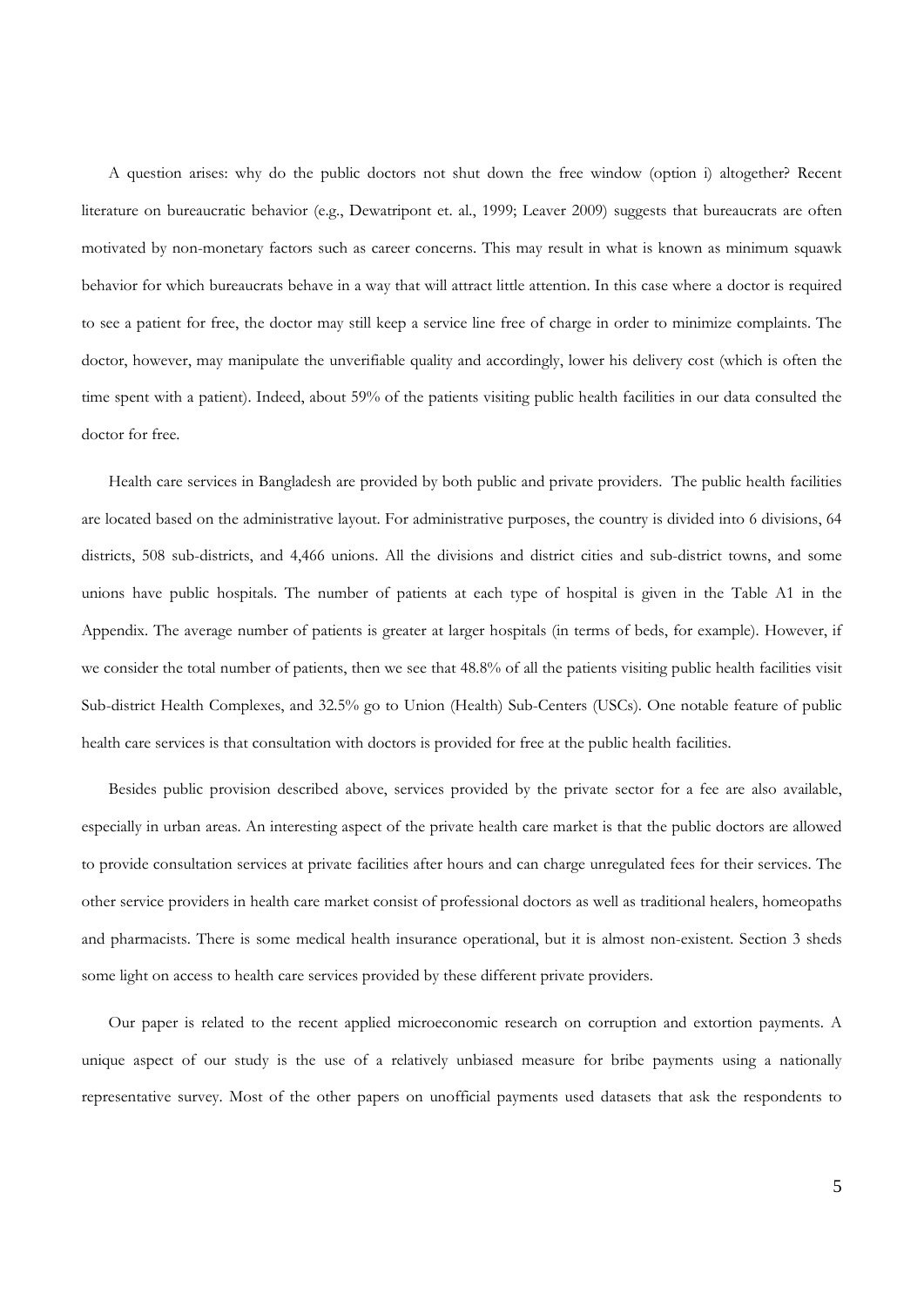report the amount of unofficial payments (See, for example, Svensson, 2003; Fisman and Gatti, 2006; Hunt, 2010; Fan et al., 2009, Alexeev and Song 2013, Niehaus and Sukhtankar 2013). Papers by Bertrand et al. (2007) and Olken and Baron (2009) are exception in this regard. In both of these papers, the experimental survey design allowed them to collect unbiased data on unofficial payments.

Banerjee et al. (2004) recognized the existence of unofficial payment in the health sector, but did not provide any economic analysis. Hunt (2010) is similar to our paper as she analyzed the incidence and the extent of unofficial payments paid to the doctors in Uganda and Peru. However, similar to many other papers, Hunt uses data that comes from a survey (Ugandan Second National Integrity Survey) that directly asked respondents to report the amount of bribes paid to public doctors. Another distinguishing feature of our work is that while Hunt focused on the bargaining power of the patient, we focused on patients' self-selection and the determination of bribes in the presence of perceived service quality differences.

Finally, we also contribute in terms of analyzing the IO aspect of the health care market. We show a particular approach of price discrimination practiced by doctors that was not considered in empirical literature before.5 Olken and Baron (2009) is the only paper to our knowledge who also analyzed the IO aspects of bribe payments in Indonesia. They found that police in Indonesia practice price discrimination and showed that a reduction in the number of police check posts increases market power at other check posts resulting into higher bribe payments. Nagavarapu and Sekhri (2014) find that informal monitoring and enforcement services provided by social networks reduce leakages and improve public service delivery in the Targeted Public Distribution System in India. Bertrand, et al. (2007) investigate a case of obtaining driving license in India where private agents work as a facilitator to connect public officials and citizens. They show that extralegal payments speeds up the bureaucratic process as well as avoid legal requirements.

<sup>5</sup> In an earlier version, we considered the role of competition in determining bribe payments, and found that competition proxied by the number of public doctors reduces bribe. This also indicates the importance of adequate staffing (Chaudhury and Hammer, 2003) and lowering doctors' absenteeism in improving children's health (Dhailwal and Hanna, 2014). The results are available from authors.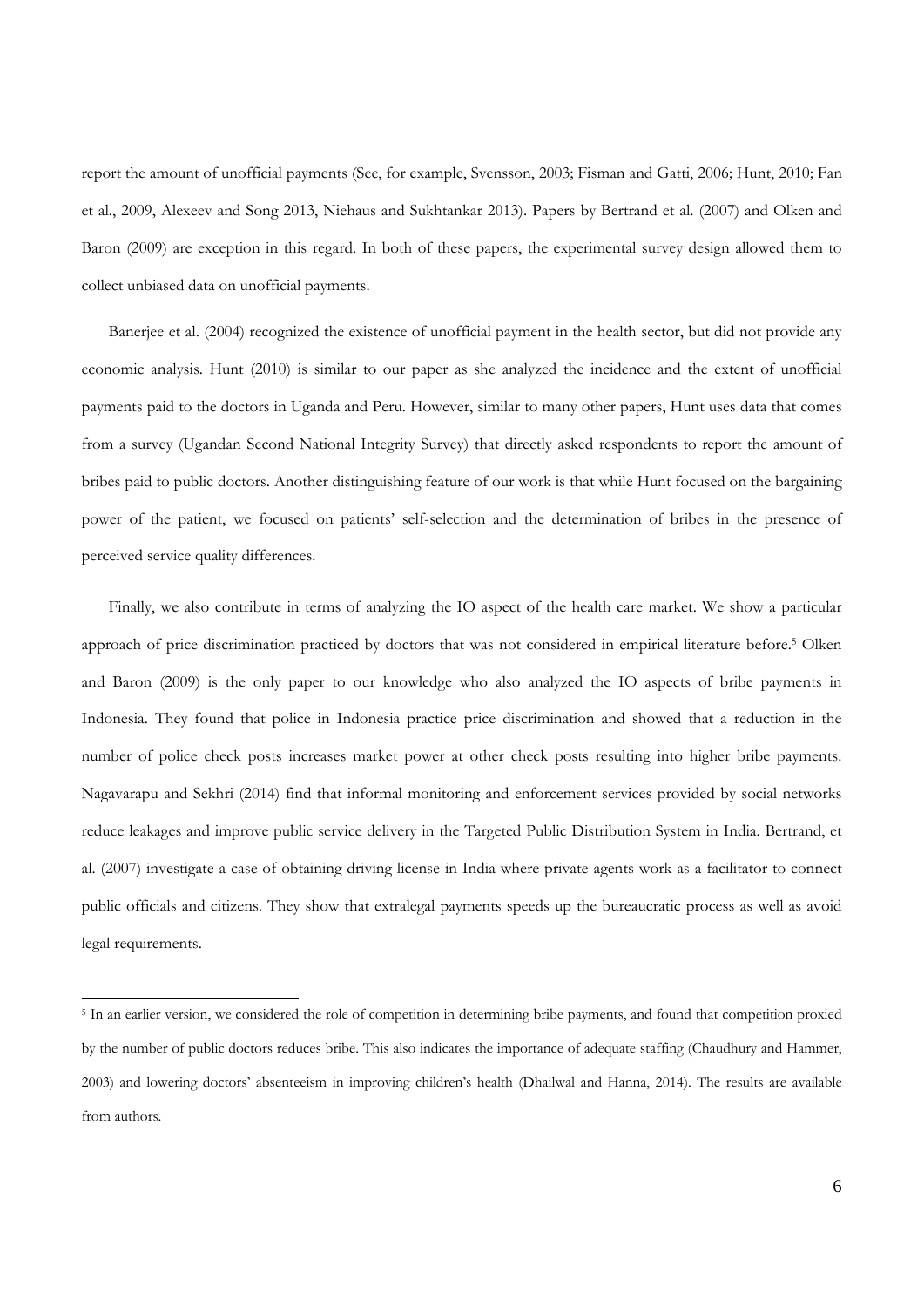The rest of the paper is organized as follows. We provide our analytical framework in Section 2, while in Section 3 we present the HIES 2010 data and describe the different health care services that patients availed in 2010, characteristics of patients who paid bribes in the public health care system, and explore the possible correlates of bribe payments. In Section 4, we discuss the empirical framework and the results on the incidence of corruption and the extent of corruption. In, addition, we also compare results from the HIES 2005 and HIES 2000. In Section 5, we provide a general discussion of the results and their implications for public policy, and we draw conclusion in Section 6.

### 2. Analytical Framework

Consider the standard buyer-seller adverse selection model analyzed in Bolton and Dewatripont (2005). Suppose there are two types of patients in terms of their willingness to pay fee, High type (H) and Low type (L) with preferences:

$$
u(q, T, \theta) = \theta_i v(q_i) - T_i - k
$$
 where  $i = H, L$ .

Where q is the quality of the consultation service from the doctor,  $T_i$  is the consultation fee, k is the transportation cost to the hospital and  $\theta$  is private information to the patient with  $\theta_H > \theta_L$ . Note that both types of patients are located at the same location (same k). Also assume that v(q) satisfies  $v'(q) > 0$  and  $v''(q) < 0$  for all q. The doctor knows the distribution of θ where  $θ$ <sub>L</sub> occurs with probability β. Everything else is common knowledge (including k).

The doctor's expected payoff is given by:

$$
\pi = \beta (T_L - c q_L) + (1 - \beta)(T_H - c q_H)
$$

Where c is the cost of increasing one unit of quality. The doctor's problem is to maximize his payoff given the following IR (normalizing reservation utility to 0) and IC constraints:

$$
IR_L: \theta_L v(q_L) - T_L - k \ge 0 \Rightarrow \theta_L v(q_L) - T_L \ge k
$$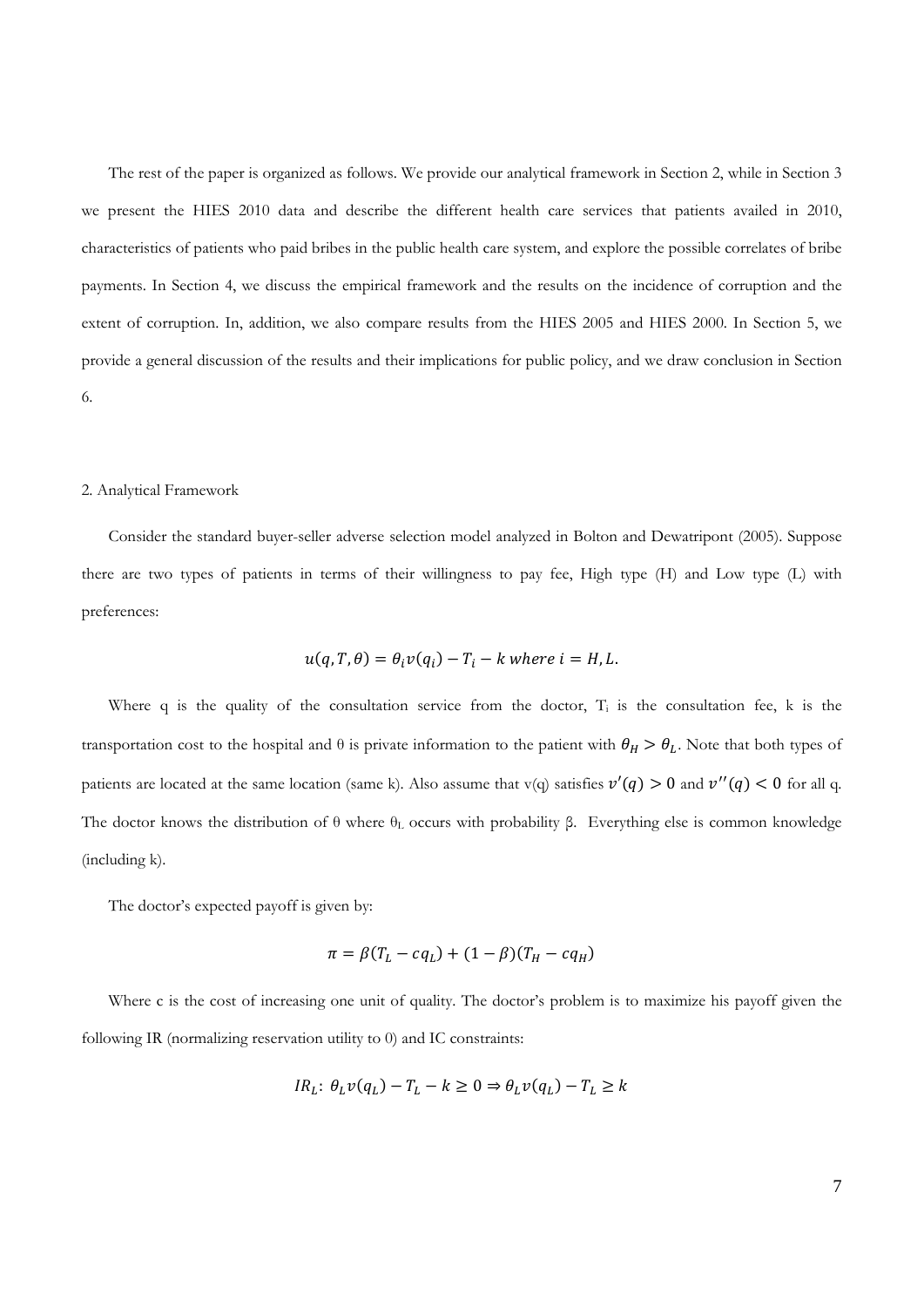$$
IR_H: \theta_H v(q_H) - T_H - k \ge 0 \Rightarrow \theta_H v(q_H) - T_H \ge k
$$
  

$$
IC_L: \theta_L v(q_L) - T_L - k \ge \theta_L v(q_H) - T_H - k \Rightarrow \theta_L v(q_L) - T_L \ge \theta_L v(q_H) - T_H
$$
  

$$
IC_H: \theta_H v(q_H) - T_H - k \ge \theta_H v(q_L) - T_L - k \Rightarrow \theta_H v(q_H) - T_H \ge \theta_H v(q_L) - T_L
$$

# *The standard non-linear pricing solution*

It is easy to show that IRL and ICH will be binding conditions. Rewrite them to find expressions for  $T_L$  and  $T_H$ from  $IR<sub>L</sub>$  and  $IC<sub>H</sub>$ :

ܴܫ ... ... ... ... ... ... ... ... ݇ െ ሻݍሺݒߠ ൌ ܶ ᇱ ߠுݒሺݍுሻ െ ܶு ൌ ሺߠு െ ߠሻݒሺݍሻ ݇⇒ܶு ൌ ߠுݒሺݍுሻ െ ݒߠ߂ሺݍሻ െ ݇ … … … … ܥܫு ᇱ Where ߠ߂ ൌ ሺߠு െ ߠሻ 0.

Substituting them into the objective function of doctor

$$
\pi = \beta(\theta_L v(q_L) - k - c q_L) + (1 - \beta)(\theta_H v(q_H) - \Delta\theta v(q_L) - k - c q_H).
$$

The first order conditions in terms of  $q_H$  and  $q_L$  give

$$
q_H: \theta_H v'(q_H^*) = c \tag{1}
$$

$$
q_L: \theta_L v'(q_L^*) = \frac{c}{1 - \left(\frac{1 - \beta}{\beta} \frac{\Delta \theta}{\theta_L}\right)}
$$
(2)

This result implies that the doctor does not distort the quality for the high type patient, but he does distort the quality for the low type patient. Furthermore, the high type patient earns informational rent as evident from nonbinding IR for high type patient. This is the standard inefficiency outcome generated from the asymmetric information.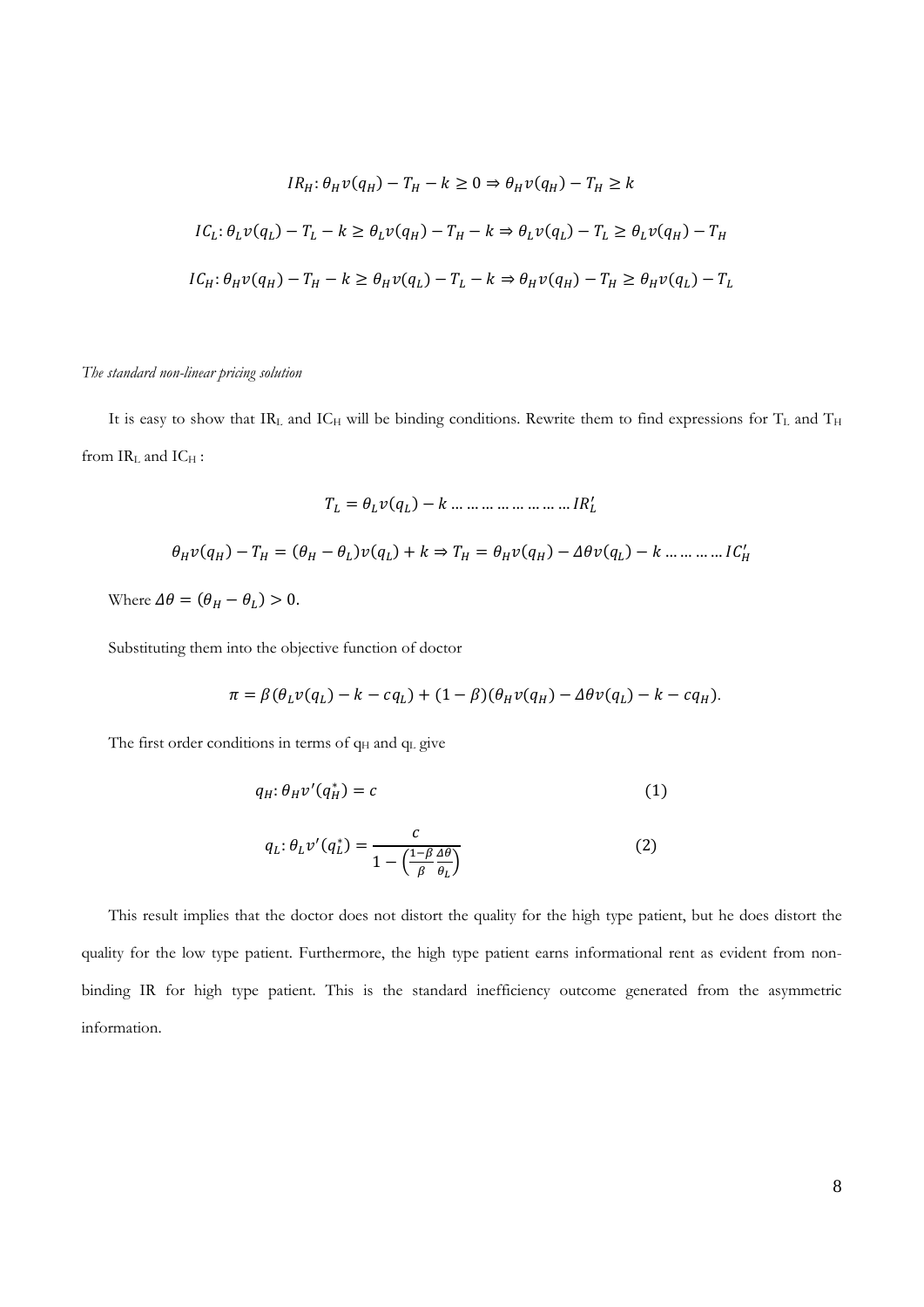#### *Shutting down of low type*

The doctor may also shut down the low type. In that case, only IR condition of high type is binding. The first order condition now resembles equation 1 and the only one to satisfy. Since it is the same equation,  $q_H$  and therefore v(q<sub>H</sub>) are the same as above in this case. The doctor's expected payoff will be:  $\pi = (1 - \beta)(\theta_H v(q_H) - k - c q_H)$ .

The doctor will find this solution optimal if

$$
(1 - \beta)(\theta_H v(q_H^*) - k - c q_H^*) \ge \beta(\theta_L v(q_L^*) - k - c q_L^*) + (1 - \beta)(\theta_H v(q_H^*) - \Delta \theta v(q_L^*) - k - c q_H^*)
$$
  

$$
\Rightarrow (1 - \beta)\Delta \theta v(q_L^*) + \beta k \ge \beta(\theta_L v(q_L^*) - c q_L^*)
$$
(3)

Note that if k (transportation cost) is high enough, the doctor will shut down the low type. In other words, the price discriminating doctor will serve both types of patients if the transportation cost is low. As the transportation cost rises, the doctor will find it optimal to shut down the low type.

We are interested in two regimes. It turns out that the conditional expected consultation fee, when both types are served, is:  $\beta T_L^* + (1 - \beta) T_H^* = \beta (\theta_L v(q_L^*) - k) + (1 - \beta) (\theta_H v(q_H^*) - \Delta \theta v(q_L^*) - k).$ 

When the low type is shut down, the conditional expected consultation fee is:  $T_H^S = (\theta_H v(q_H^*) - k)$ . Since  $T_H^S$  $T_H^* > \beta T_L^* + (1 - \beta)T_H^*$ , the expected consultation fee is always larger under shut down policy than under the standard solution. Given that doctor will exercise the shutdown policy with higher transportation cost, consultation fee should be increasing in transportation cost, and in similar vein, travel time.

The intuition is very simple. Note that the quality of service received by the high type is the same under both the regimes. However, the high type patient earns an informational rent when both types are served, but does not earn any rent when the low type is shut down. This happens through a higher fee charged to the high type under the shutdown regime. As a result, the expected consultation fee, conditional on patient's visit, is higher when the transportation cost is higher.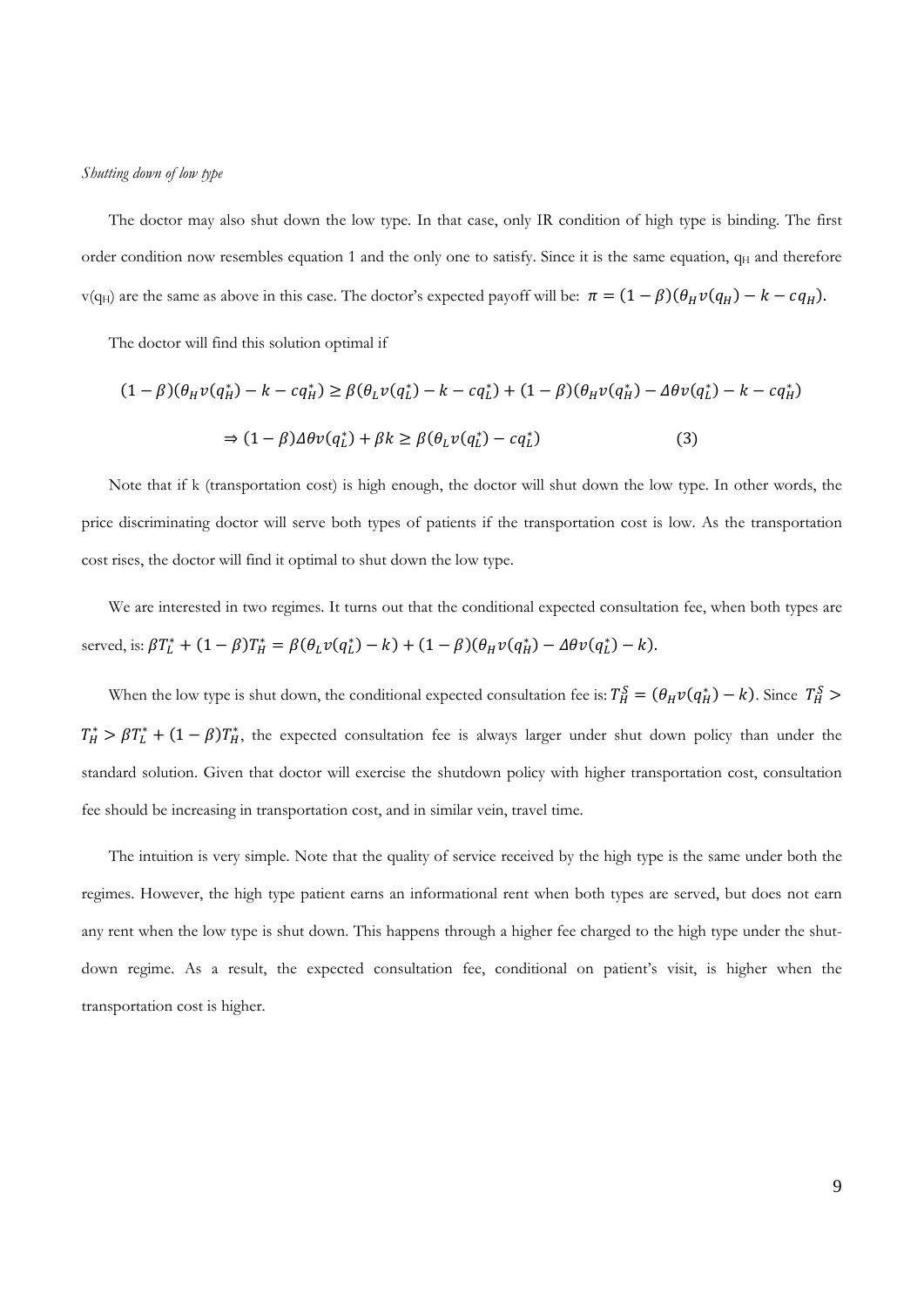### **3. Data and Descriptive Analysis**

We have used data from the Household Income and Expenditure Survey (HIES) conducted by the Bangladesh Bureau of Statistics (BBS) in 2010. The HIES 2010 was conducted on 12,240 households comprising 55,580 individuals in 612 unions, 386 sub-districts and all the 64 districts of Bangladesh. HIES is a cross-sectional survey repeated every four to five years. We have also used two previous rounds, HIES 2005 and HIES 2000, to check the see the patterns over time. The survey contained detailed expenditure modules in addition to income, health, and other modules.6

In the health module, the households were asked about the type of illness suffered, type of doctors consulted (whether public or private), travel time spent and mode of transport used over the past one month. Subsequently, households were asked about the cost of getting the health service by simply asking "What was the cost of treatment during the past 30 days?" under which there were sub-sections where households needed to separately report the consultation fee, hospital/clinical charges, cost of medicine, cost of test/investigation, transportation cost, tips and other charges. These questions were asked irrespective of whether the patient went to a private facility or public facility or consulted traditional/spiritual health professionals. Since the recall period is just one month, the recall bias and measurement errors should be low. We identify a bribe by linking the facility choice and consultation fee.

It is important to note that the patients report experience and expenses faced over the past one month. This implies there are potential multiple visits for each observations. We believe this should not affect our analysis for the following reasons: First, we only consider patients who go only to public health facilities for our analysis. Second, patients that are rich and live close to the public health facilities would do that more often. This should not be a problem if a patient visits for the same illness. If a patient falls ill more than once over the past one month, this will be captured in types of different diseases that a patient reports to suffer over the past one month. Making use of types of illness takes care of one more factor. The severity of illness is an important factor that contributes towards consultation fees paid by the doctor. Controlling for types of illness takes care of severity of illness.

<sup>&</sup>lt;sup>6</sup> A detailed description of HIES data can be found at www.bbs.gov.bd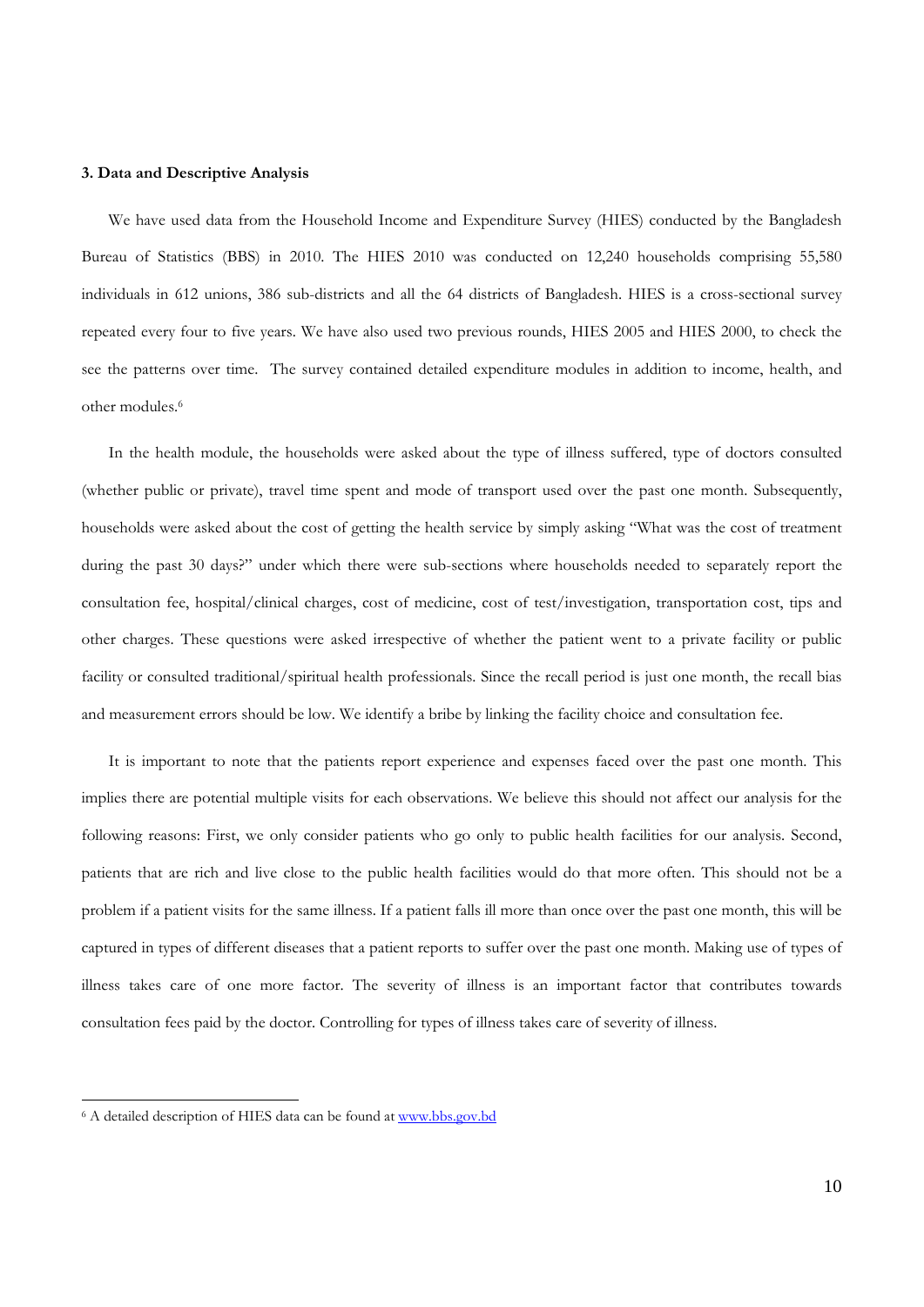#### *Health Shocks and Choice of Health Facility*

HIES 2010 shows that there were 16,316 individuals who were suffering from either chronic or non-chronic disease. Among them, 10,931 individuals reported to be suffering from some kind of illness or injury in the past 30 days, and among them there were 9,457 individuals who consulted someone in the past 30 days. However, not all the patients seeking treatment visited public hospitals; only 987 individuals out of 9,457 patients seeking treatment visited public health facilities for doctor's consultation.7 Patients seemed to opt for other facilities more: 1,497 patients went to consult public doctors at a private facility whereas 2,308 patients went to other private doctors. Pharmacists are the ones consulted most often (3,956 patients).

# [Insert Table 1 about here]

Table 1 presents the descriptive statistics of patient characteristics and other possible determinants considered in this study. We consider the non-bribing (column 1) and bribing patients (column 2) separately as well as other patients who went to public doctors at private facility (column 3) and other private doctors (column 4). Columns 5, 6 and 7 present the t-statistics of the mean differences of bribing patients from non-bribing patients, patients going to public doctors at private facilities, and patients going to other private doctors, respectively.

#### *Bribery at Public Health Facilities*

Table 1 indicates the incidence and extent of corruption in health consultation services. About 41% patients pay illegal consultation fees to see a public doctor. The patients who end up paying a fee on an average spend about 148 Taka (2.11 US\$) in consultation. The fee is higher when the same public doctor sits in a private facility (205 Taka or 2.93 US\$) but lower at other private facilities with private doctors (52 Taka or 0.74 US\$). This is indicative of a perceived quality difference between public doctors, working either in public or private facilities, and the private -7 There were an additional 72 patients who visited public health facilities. However, they visited other facilities too before or after visiting a public health facility and there is no way to separate the two consultation fees. Therefore, we dropped these observations for our analysis. Inclusion of them does not change the results. In addition, about 229 patients consulted a public health worker. This group is also dropped from analysis.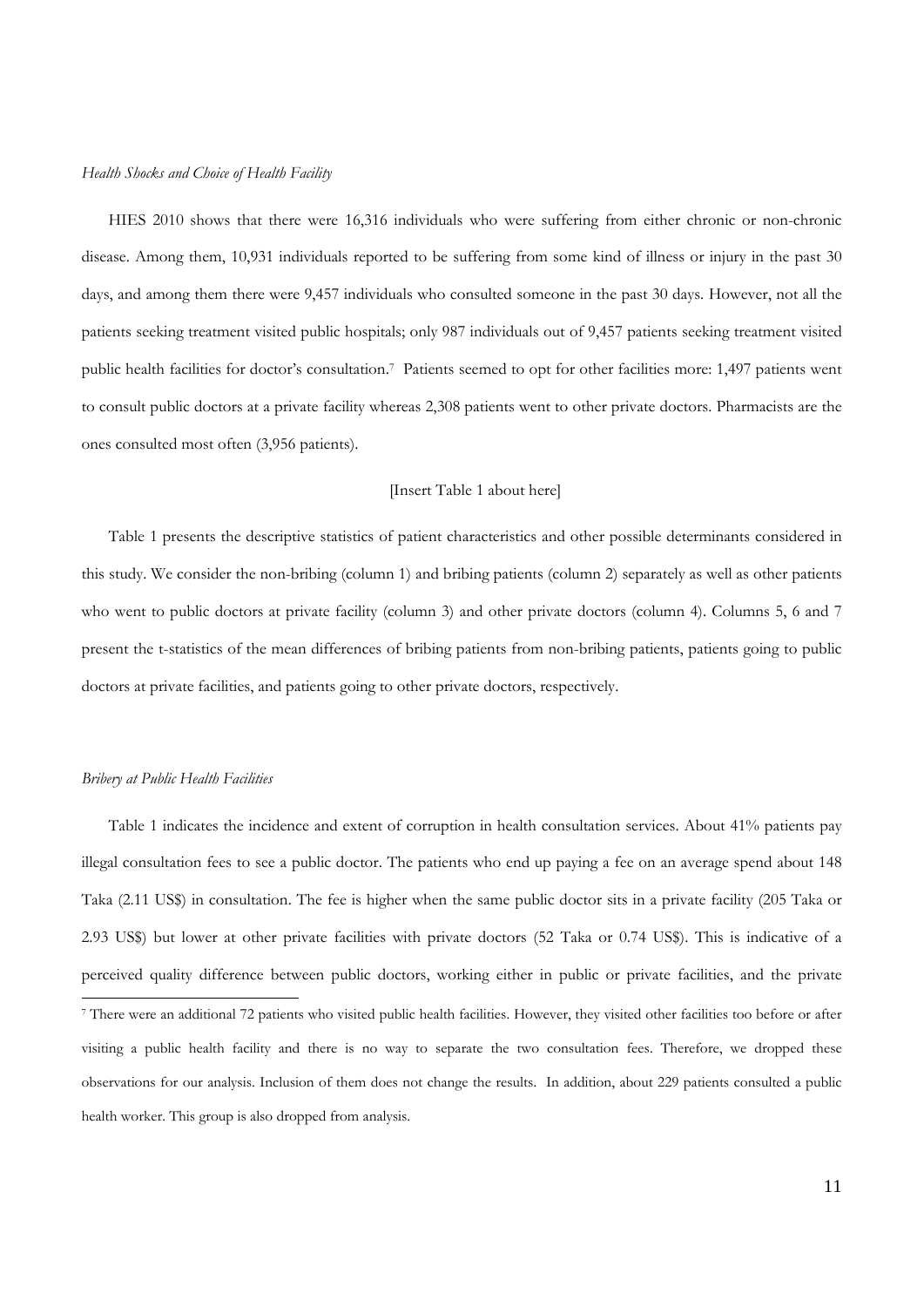doctors. Whereas the differences could be resultant from income differences of patients choosing these options, there are also perceived quality differences as reflected in patients' responses to why they choose a particular facility. When faced with this question, proportion of patients choosing particular type of service/facility for its quality is 45%, 54% and 64% for non-bribing patients, bribing patients and patients of public doctor at private facility, respectively, whereas only 34% visits a private doctor for quality.

# *Who Bribes and Who does not?*

There are four important differences between bribing and non-bribing patients apparent in Table 1. First, the income between the two groups is significantly different: average monthly income of the bribing patients is 14,913 Taka whereas it is 10, 315 Taka for non-bribing patients. Second and third, the transportation cost and travel time are also significantly different: A patient who pays consultation fees at the public facilities pays more for transportation (Taka 136 vs. Taka 74) and takes more time to reach the facilities (55 minutes versus 37 minutes) than those who do not pay fees. The mean differences are highly statistically significant. This could mean that richer patients may choose more expensive and faster transports and pay more too. However, since the mean travel time is also higher (74 minutes versus 136 minutes) while no difference in their locations categorized in rural and urban, it is possible that these patients are travelling farther distance. Fourth, there are a few demographic differences, e.g., the bribe payers are older and have significantly more patients from the same household.

Given the differences in the characteristics of bribing and non-bribing patients combined with perceived quality differences between for-bribe and for-free services, it is likely that price discrimination scheme is in play. The public doctors offer a menu of quality-price pair: patients may pay for a better service, or they may opt for a cheaper service for free. Faced with this, patients self-select. The above differences clearly indicate that which patients select the better service for a bribe. This is consistent with anecdotal evidence that patients, when reach a public facility, are often approached by 'agents' asking whether patients are interested on a thorough consultation in exchange for a fee.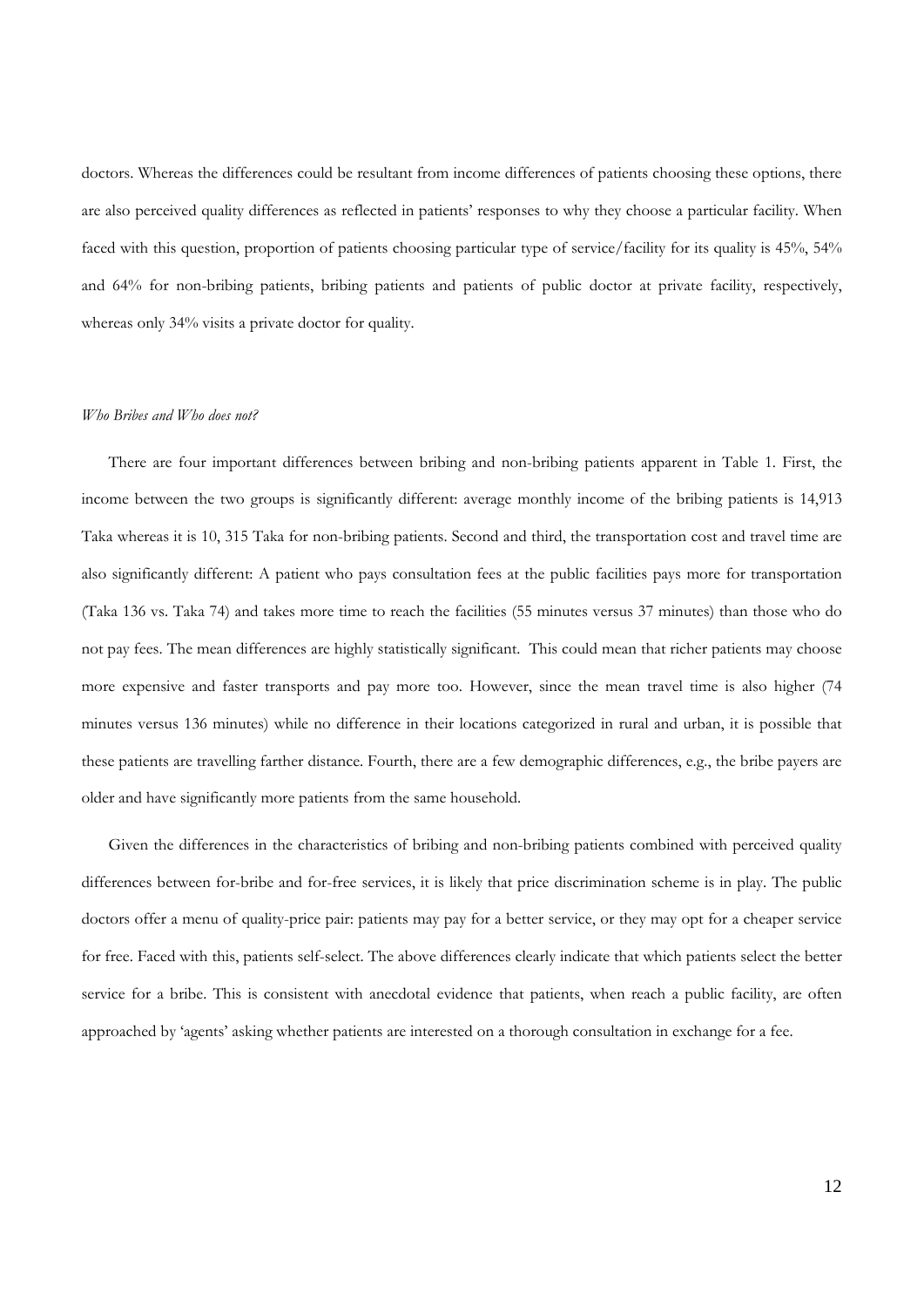### *Public Doctors at Private Facilities and a Test for Data Reliability*

It is important to notice that public doctors charge a lower consultation fee (as a bribe) at public facilities than at private facilities. This difference is significant, both statistically and in magnitude. Given that these doctors are the same doctors with different locations, why would they differ? There are a few plausible explanations. First, it seems that public doctors offer a 'discount' on fees at a public facility for a given quality of service, possibly due to illegality of the fee at a public facility. The discount helps potential complaints at a low level. Second, patients may prefer to consult the doctors in private facilities than in public facilities due to factors such as shorter waiting hours etc. Finally, public doctors face some private costs, like location rentals, electricity and other utility bills, labor costs etc., in providing the service at private facility which may be reflected in higher private consultation fee. Importantly, it seems that the private provision of similar services set the bribe limit; the bribe in public facilities should not exceed the price charged in private facilities and our data supports that. This lends some reliability of our data.

How significant is the size of this bribery and consultation fee, in general? As Table 1 shows, proportion of consultation fee is moderately high for bribing patients: it constitutes about 16% of total medical cost. This is similar to the patients seeing public doctors at private facilities (17.5%) but more than double of that of patients going to other private doctors (7.8%). The share of the medical cost of monthly consumption expenditure and non-food expenditure is also higher for patients seeing public doctors compared to private doctors, irrespective of whether the patient bribes the public doctor or not or meets him in a private facility.

### *Travel time and Transportation Cost Revisited*

Since travel time and transportation costs turn out to be important factors associated with the likelihood of paying a bribe (consultation fees) as well as the size of bribe, we probe further: who are these patients that are attending from distant places and paying bribes. We limit our focus only on the bribe payers. Table 2 divides all bribe payers into four groups – below 25 percentile, 25-50 percentile, 50-75 percentile and above 75 percentile with regard to transportation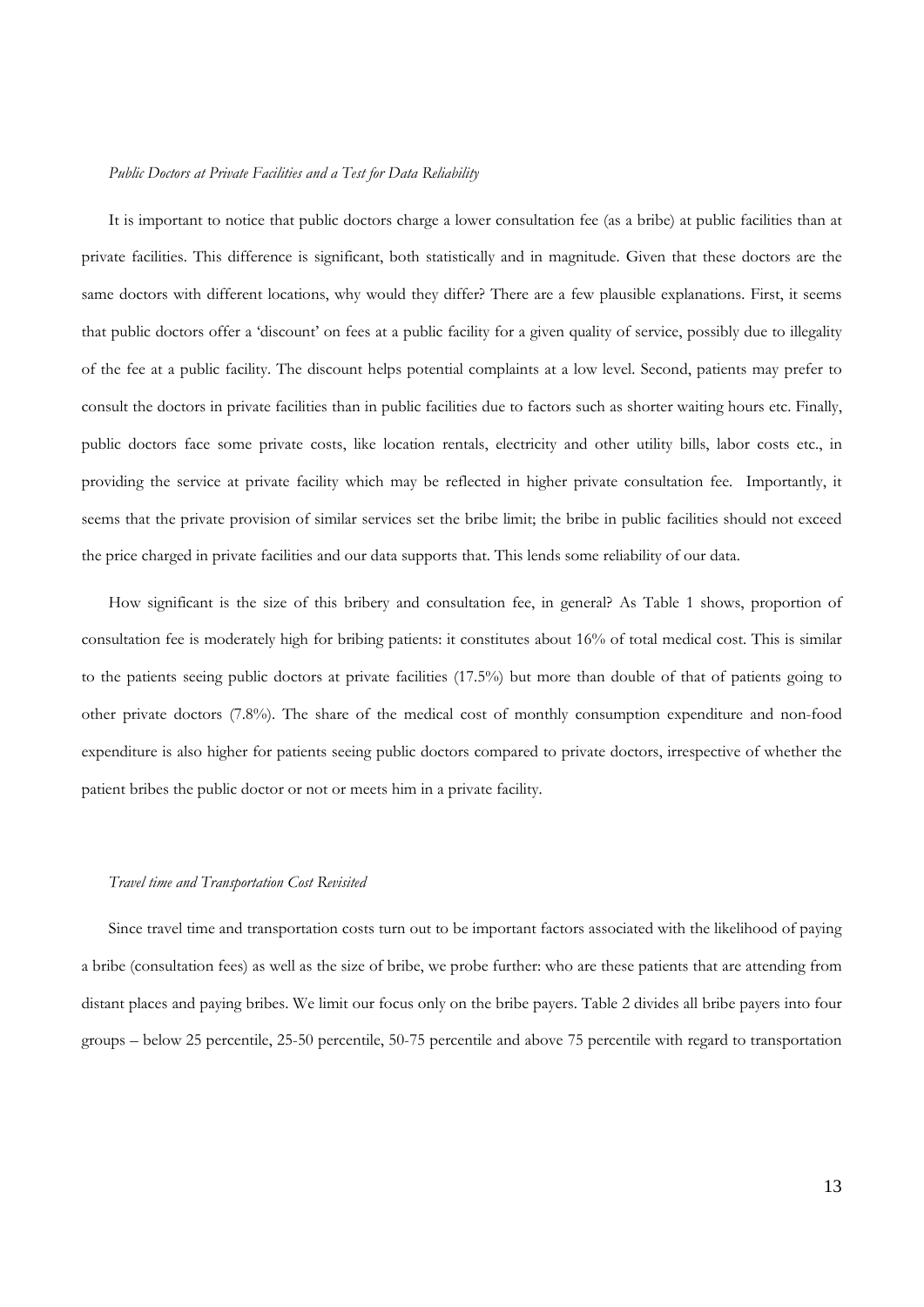cost and travel time and reports descriptive statistics of health related variables (cost, time, diseases, etc.) and socioeconomic characteristics of these four groups.<sup>8</sup>

# [Insert Table 2 about here]

One clear pattern emerges. Patients who spend more on transportation, both in terms of money and time, pay more consultation fees and pay more on other medical expenses. They are also more likely to come from rural areas, signaling that they need to travel more to urban areas to reach the public health facilities. The other patient characteristics are very similar. One key observation is that income is not the highest of the patients who come from farthest. This probably suggests that patients who spend less time and money on travel also live in urban areas and therefore, have higher income.

It is worth noting that households who visited public health facilities and paid consultation fees are the ones who paid the largest share of their household income as medical cost (27%) followed by the ones who also consulted public doctors but at a private facility (25%). For the former group, the medical cost was about 43% of household non-food expenditure, and for the latter group, it was about 41%. Hence for these two groups, medical cost represented a substantial portion of their non-food outlays. Those who did not pay bribe at public facilities spent 16% of their household income as medical cost.

Among the bribe payers, the patients who travel a farther distance and pay more transportation cost are more likely the ones with chronic diseases. In case of transportation cost, there is a clear monotonicity of the share of patients with chronic diseases in transportation cost. In this case, the differences are statistically significant from others.9 In the case of travel time, about 45 percent of the highest group suffers from chronic diseases, whereas this figure is about 33 percent for the 50-75 percentile group.

In short, patients who pay bribe more are more likely to travel to distant places. The patients who travel to the farthest distances and pay the highest transportation cost, also spend more on hospital charge, medicine, tests and

<sup>&</sup>lt;sup>8</sup> The mean differences (t-stats) of the four groups that are not reported for brevity are available from authors upon request.

<sup>&</sup>lt;sup>9</sup> The t-statistics of mean differences are for t<sub>41</sub> = 2.38, t<sub>42</sub> = 1.27 and t<sub>43</sub> = 0.88 for transportation cost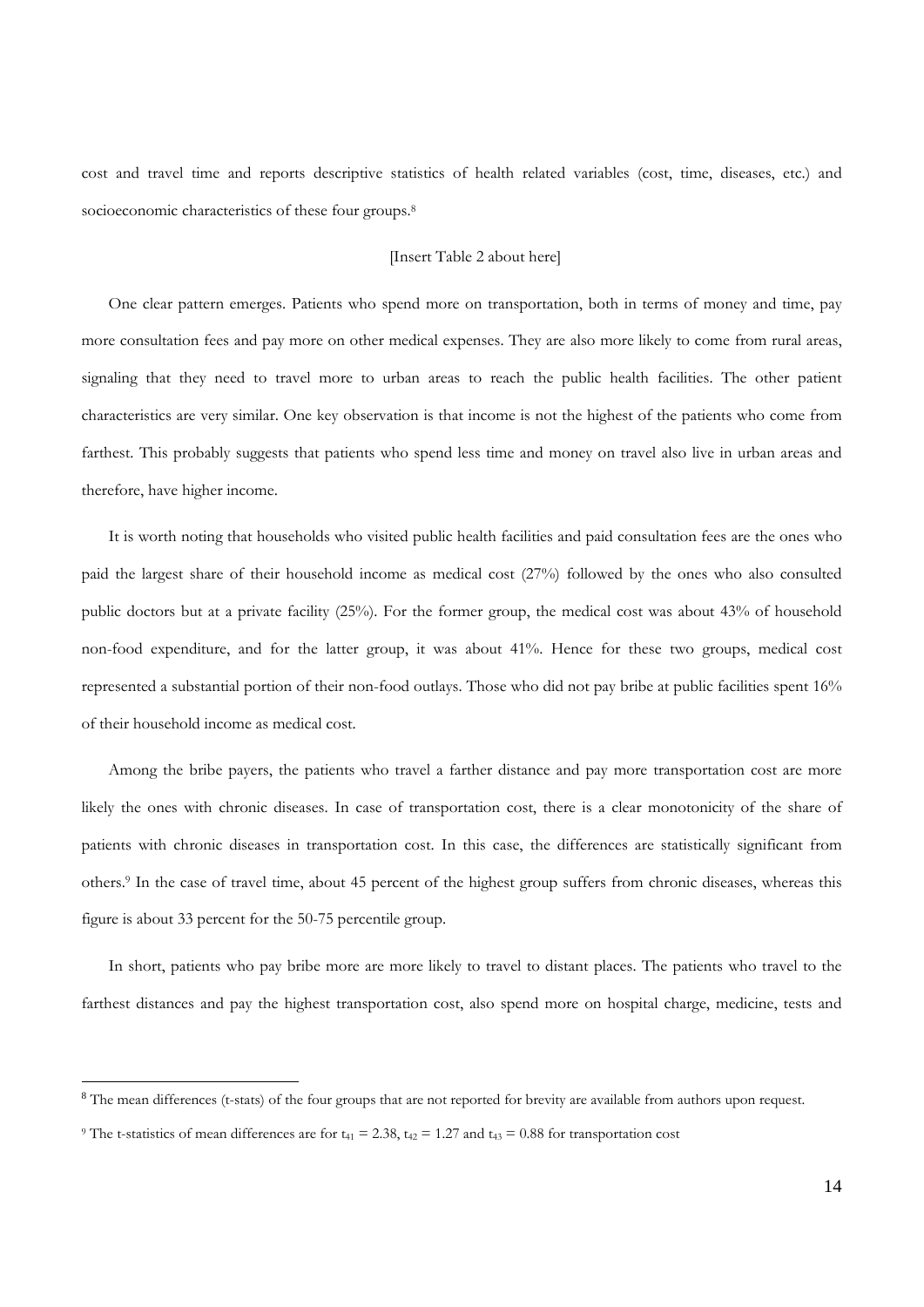tips. This group is more likely to have chronic diseases. However, the income of the bribe payers traveling to farther distances is not different from the ones traveling to the places near-by.

# **4. Empirical Estimation and Results**

We estimate regressions of the following general form:

# $Il legal Payment_i = \alpha + \beta_1 TransCost_i + \beta_2 TravTime + \beta_3 OthCost + \beta_4 HHIncome_i + X'_i \gamma + \varepsilon_i$

Where *IllegalPayment* is the incident or extent of corruption faced by individual *i*, with a vector of characteristics Xi. *TransCost* is the transportation cost that the individual *i* incurred to visit a public health facility, *TravTime* is travel time in minutes, *OthCost* is sum of other medical expenses and *HHIncome* is the annual household income. We first use OLS to estimate the model in order to get the sense of the magnitude of coefficients. We then estimate a logit model for the incidence of corruption and OLS to estimate the determinants of corruption conditional on corruption.

### *Incidence of Corruption: Who Pays Illegal Fees?*

We consider only the patients visiting public health facility. Given that the patient has already chosen the public health facility, we analyze whether a patient pays the fee or not. Therefore the dependent variable (*IllegalPayment*) takes the value of 1 if a patient pays illegal fees and 0 otherwise. The OLS results on the incidence of corruption are given in columns 1 to 4 in Table 3.

### [Insert Table 3 about here]

We consider the travel time first. Travel time is a proxy for the effort cost of reaching the public health facility. We find that a ten minute increase in travel time increases the incidence of fee payment by 1% (column 1) and the coefficient is statistically significant at the 1% level. Whereas travel time represents the distance and associated effort cost, transportation cost is important since for a given distance, a higher transportation cost would imply quicker transport and lower travel time. Furthermore, as richer patients have a higher opportunity cost of time, income needs to be controlled for as well. Controlling for transportation cost in specification 2 and additionally annual household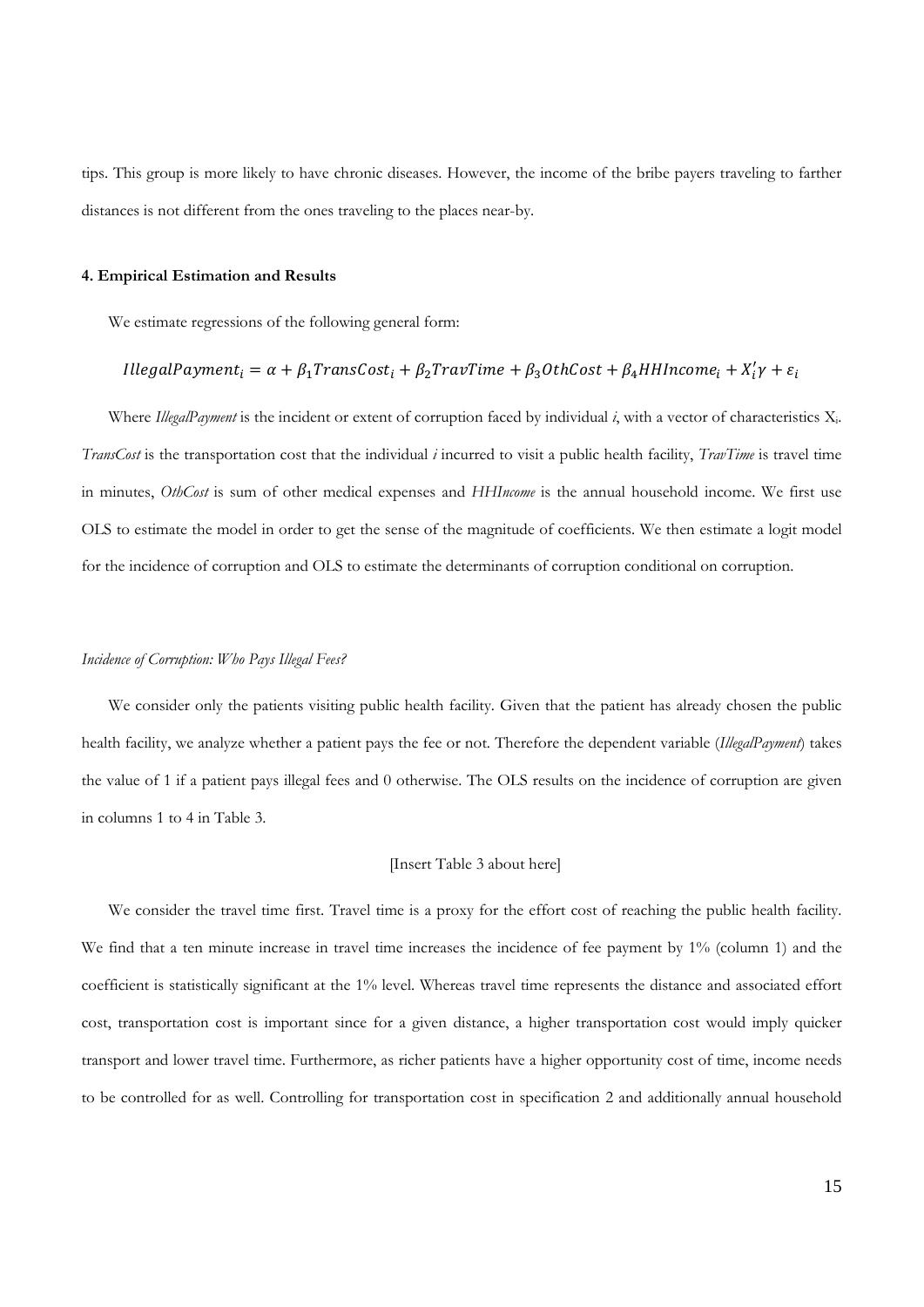income in specification 3 neither alters the size of coefficient of travel time nor the degree of significance. In column 4, we additionally control for disease variables. The magnitude of the coefficient remains unchanged, and it remains statistically significant at the 1% level. In contrast, we do not find transportation cost to be statistically significant in any of the specifications.

Income is an important variable to define a person's ability to pay for bribes as found in the literature (see, e.g., Svensson, 2003; Hunt, 2010). We consider income as a control variable first in column 3 in addition to travel time and transportation cost. In column 4, we add disease variables as further controls. We observe in column 3 that a one thousand taka increase in household income increases incidence of fee payment by 0.6% and the coefficient is statistically significant at the 1% level. With additional disease controls in column 4, the coefficient remains that same and statistically significant at the 1% level. Based on the above, we find that income elasticity of paying illegal fee is 0.10.10 These findings are consistent with those of Svensson (2003) and Hunt (2010), who also found that firms and households with higher ability to pay do in fact pay higher bribes.

One potential concern with the above estimation is that we do not consider patients' all available options. In order to do so, we also consider a more general multinomial choice framework where we incorporate patient's all choice of health facilities along with fee payment.11 The results obtained from multinomial logit estimation are also found to be qualitatively similar to OLS and logit models: the coefficients of travel time and annual income remain statistically significant (Appendix Table A3).12

 $\overline{a}$ 

<sup>10</sup> Whereas the above results are obtained using a linear probability model, results obtained from a logit model are presented in the appendix Table A2. We find that the marginal effects of travel time and annual household income are slightly higher in logit models and the coefficients are statistically significant at 1% level in all specifications.

<sup>&</sup>lt;sup>11</sup> The five options are: i) going to a public health facility and not paying consultation fee, ii) going to a public health care facility and paying consultation fee, iii) going to a public doctor at a private health care facility, iv) going to a private doctor at a private health care facility, and v) going to other private practitioners such as pharmacists, homeopaths and traditional healers.

<sup>&</sup>lt;sup>12</sup> For the sake of brevity, we do not report the results here. These are available upon request.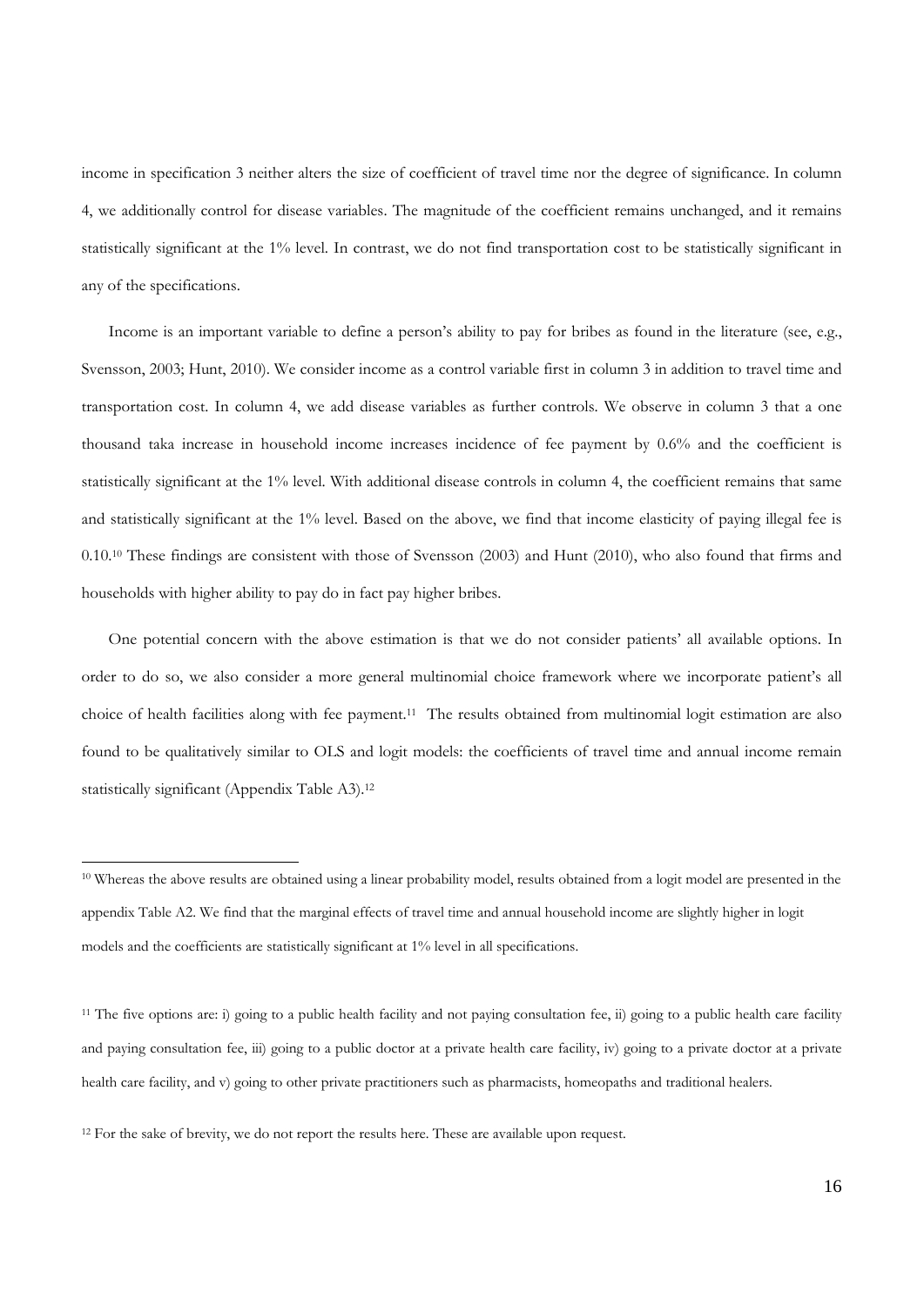# *Extent of Corruption: Who Pays More?*

We now analyse the extent of corruption by using the amount of unofficial consultation fee paid to doctors at public health facilities, conditional on incidence of bribe payment. The OLS results are reported in columns 5 to 8 in Table 3.

Following previous section's organization, we start with discussing the effect of travel time. In column 5 of Table 3, we control for demographic variables only. We find that a 1 minute increase in travel time increases the consultation fee by 0.99 Taka and the result is statistically significant at the 1% level. Since travel time depends on the amount spent on travel, we control for transportation cost in column 6. We find that the effect of travel time going down to 0.59 taka, but the impact is still statistically significant at the 1% level. We additionally control for income and diseases in columns 7 and 8. We find that there is no significant change in the magnitudes and the coefficients are statistically significant at the 1% level. We introduced transportation cost in specification 2. We find that a one taka increase in transportation cost increases consultation fee by 0.14 Taka and the effect is statistically significant at the 10% level. Since richer patients may take more expensive transportation, we further control for income to distil the effect of distance. In column 7, we find that the coefficient of transportation cost has not changed much in magnitude and is still statistically significant at the 10% level. Adding further disease controls leaves the coefficient almost unchanged with statistical significance at the 10% level.

We now focus on annual income to investigate patient's ability to pay for consultation fee. In column 7, we first note that a one thousand taka increase in household income results in 1.21 Taka increase in consultation fee and it is statistically significant at the 5% level. With additional disease variables in column 8, we find that annual income's coefficient is now 1.206 and this effect is statistically significant at the 5% level.

### *Comparison with HIES 2000 and HIES 2005 Data*

While our empirical results establishes that travel time, transportation cost, and household income are associated with high payment of illegal fees at public health care system, these findings may be specific to the particular survey year 2010. To see the patterns of bribery over time, we have redone the above analysis with the previous two rounds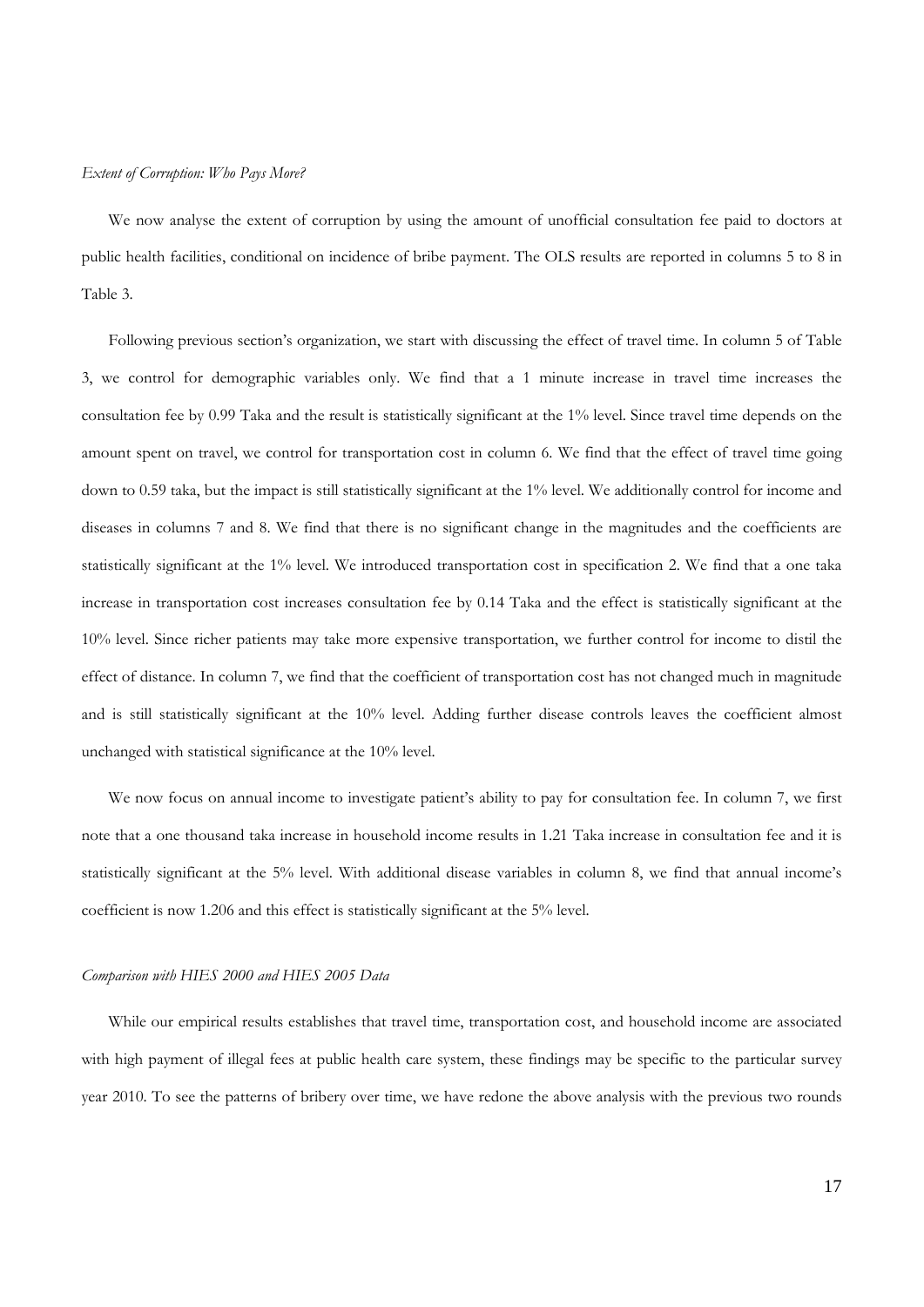of HIES data – HIES 2000 and HIES 2005 and compared them with the above results. We find that the results using HIES 2000 and HIES 2005 are qualitatively similar to that of HIES 2010.13

# **5. Understanding the Mechanisms**

There are three results coming out of above the empirical analysis; we take each one by one.

First, patients that bribe are different from those who don't at least in two observable characteristics: the effort cost, measured by amount of time spent on travelling, and annual income. Given that the percentage of bribe-paying patients who chose the facility for quality is higher than that of non-bribing patients, there is a perceived quality difference between the two services as well. This indicates a potential second degree price discrimination scheme in place where the doctors offer a menu of price-quality pairs: low-quality free-service or higher-quality paid (bribed) service. Patients then self-select. In other words, the doctors maintain another service window which is illegal, but they make-it up with a better quality service and some patients actually opt for it.

The above result raises an important question: is the existence of bribery, coupled with quality improvement, efficient? It is not very obvious. On the one hand, the doctors, as low-paid public servants, are not expected to put in extra effort to improve service quality in the absence of any explicit incentive. Given that they have to sit in a public facility for a big-chunk of time throughout day, a patient in need of a high quality service and probably willing to pay for it does not get that. Bribery coupled with higher quality service solves that incentive problem. In that way, it is probably efficient. On the other hand, one may argue that if the laws are strict for which such bribery is impossible and there is no potential opportunity to extract money from the patients, the average service quality offered by public doctors for free may have improved, which would potentially benefit all patients, not only the one with higher ability and willingness to pay. However, it is also plausible to argue that unless a restriction on private practices of public doctors is imposed, patients with higher income and willingness-to-pay, in the absence of bribe-paid higher quality option in public health services, will consult public doctors in private facilities. Such a legal restriction imposed in the past that aimed at a similar outcome is discussed in the concluding section.

<sup>&</sup>lt;sup>13</sup> The results are available upon request.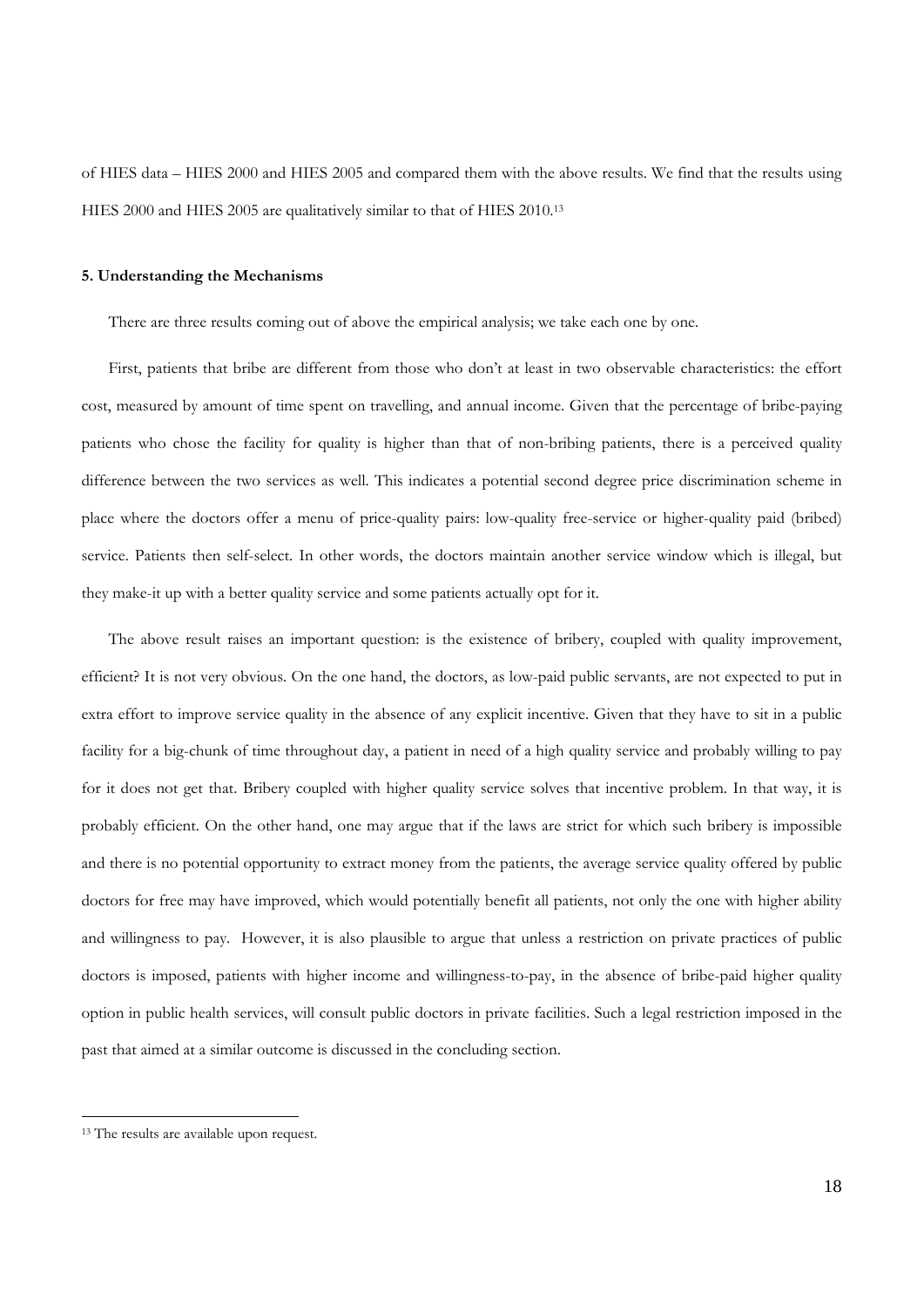The finding is very similar to the concept of what is known as "grease money" or "speed money". If a citizen approaches a government agency for a service, (say a business permit or a driver's license), the citizens often are faced with two options: wait for a long time to get the service or make a bribe payment and get the service quicker. Hence, a public official tends to offer a price-quality pair from which a service seeker needs to select. Our findings suggest that service seekers, who spent relatively more time to arrive the agency, potentially travel far, and more often end up choosing the quicker service-positive bribe pair.

Our second result is that the public doctors, when at public facility, charge less compared to when they operate in a private facility. This is a very important result for a number of reasons. First, it provides a comparison between price determined in a free market and an illegal market. We should expect that the former price to be higher than the latter price and we do find it here, despite the fact the patients in all other respects are very similar. This in other words provides a test for the quality of our data. Since the bribe is less than the market determined fee, our data on bribery in most likelihood has low reporting bias. Second, it is possible the quality could be lower in public facilities. However, unlike the differences between bribing and non-bribing patients, the differences between bribing patients and patients seeing public doctors at private facility are insignificant. This suggests that the public doctors, when they charge a bribe, probably attract those patients.

Our third result uncovers a form of price discrimination strategy, to the best of our knowledge, not previously considered in the literature. Once patients decide to pay a bribe in exchange for a better service, public doctors seem to charge patients differentially according to their willingness to pay. To this end, the most interesting result is a pricing strategy based on effort and monetary cost spent on travelling to the facility. Given that the patient chose to pay for a service, they also pay more if they travel far, captured in their travel time and transportation cost. There are several reasons for this. First, a greater distance traveled indicates a greater willingness to pay for a higher quality service. Second, patients coming from far are probably traveling to a different city or a different part of the city, where they are less aware of the rules of engagement as well as alternatives available for them. This makes them more prone to pay a bribe and pay more.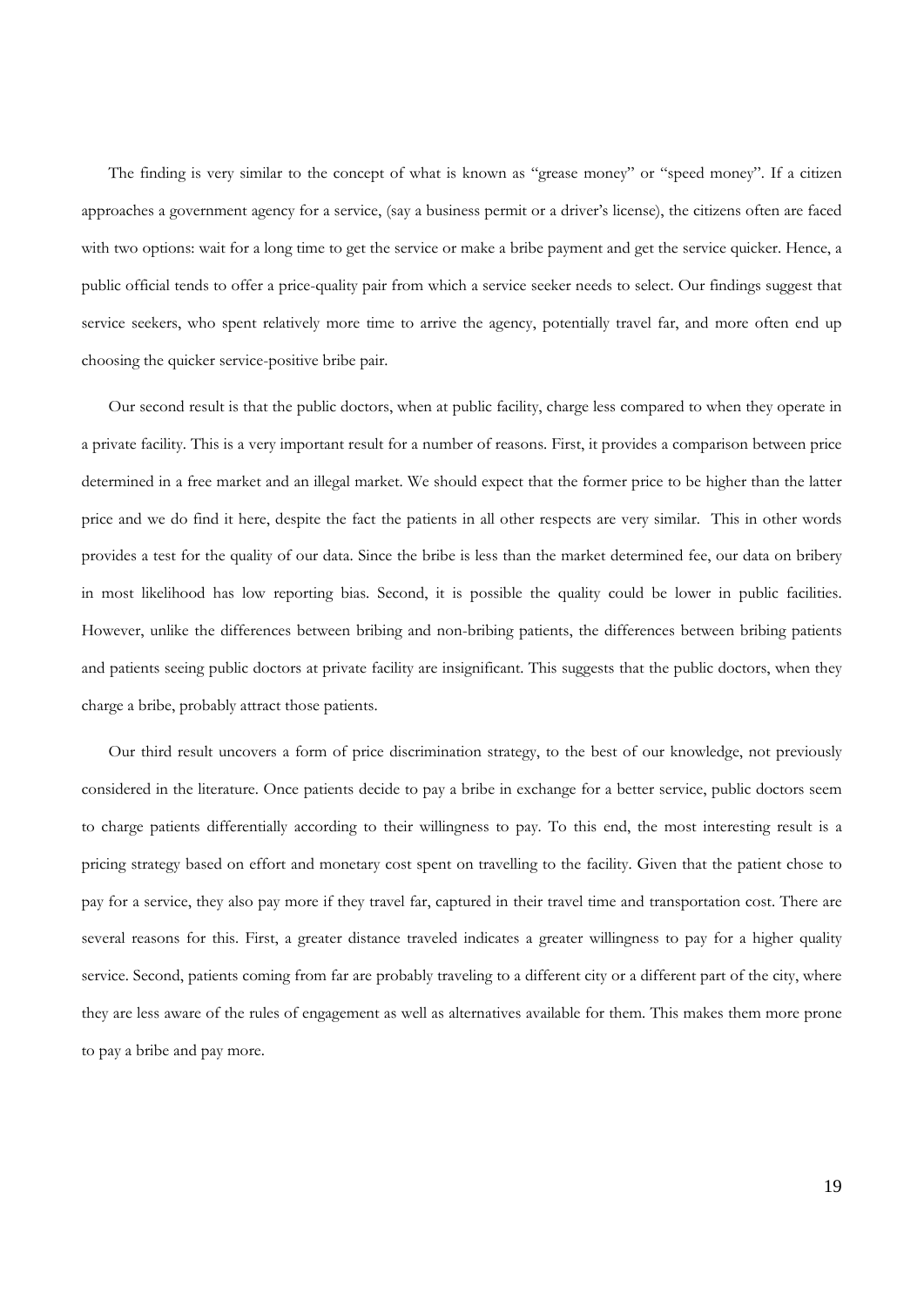# **5. Conclusions and Policy Implications**

In this paper we investigated the factors that affect the incidences and the amount of bribes paid to the public doctors as consultation fees in Bangladesh. We find that bribe givers and non-givers differ in terms of a number of observable characteristics. We find a robust result that patients who travel farther approximated by travel time and transportation cost are more likely to pay a bribe to consult public doctors at public health facilities and pay more fees, holding other characteristics of the patients constant. In addition, richer patients in terms of higher annual household income have greater incidence of paying fees and also pay more. Our finding suggests that public doctors practice a discriminatory pricing policy, and it is likely that richer patients travel farther and self-select into fee paying services. However, patients who make payments to public doctors in public facilities are very similar to patients who visit public doctors at private facilities, and it is likely that private health care market sets the limit of bribe charged at the public health care system.

Findings of our study imply that in Bangladesh, patients consider doctors working in public health care system as of higher quality compared to other providers such as doctors working in private health care system. Whether the perceived quality difference is real or not is another issue. However, due to this perceived difference in quality, patients are willing to pay a premium for their services rendered either in public or in private hospitals, and it is not unlikely that such patients, many of them may travel far to avail it and pay a premium for such services.

Not surprisingly, whether to ban private practices of public doctors has been widely discussed by policy makers in Bangladesh. In fact, in late 1980s, there was a brief period when public doctors were not legally allowed to have private practices or consult patients outside public health system.14 Anecdotal evidence and discussions with medical practitioners suggest that the then government gave way to the doctors lobby groups such as the Bangladesh Medical Association. However, given that patients perceive public doctors' service as a superior good, and are willing to pay a premium for it, such a ban would perhaps have resulted in higher illegal fees and more congestion at public facilities defeating the purpose of the policy.

<sup>&</sup>lt;sup>14</sup> For a recent reference, see, for example, Dola (2010).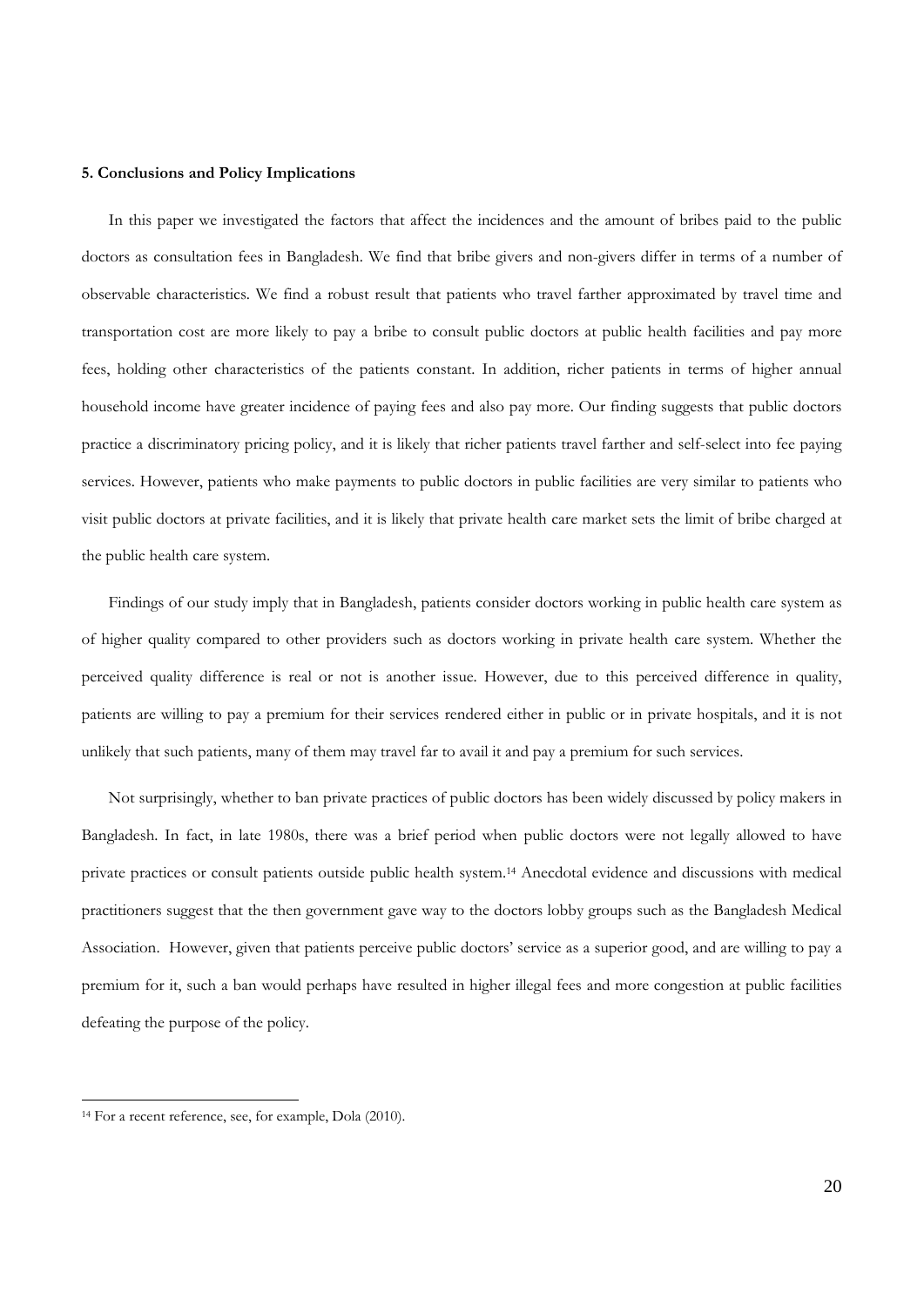As discussed in Section 3, travel cost and travel time pick up the effect of distance, a patient has to travel to reach public facilities. The finding that patients living far from the public facilities pay more underscores the importance of greater penetration of public health facilities in the rural areas. It is worth noting that currently the health facilities at the union level are short in supply - among 4,466 total Unions, only 1,312 unions have USCs. Among the patients who sought some kind of treatments in 2010, only 10.4 percent went to public health facilities. While the government of Bangladesh is spending 6.2 percent of its national budget on health (in 2010-11 fiscal year), it indicates very low return of public health expenditure.15

<sup>15</sup> Budget in Brief (2007-08), Ministry of Finance, Government of Bangladesh.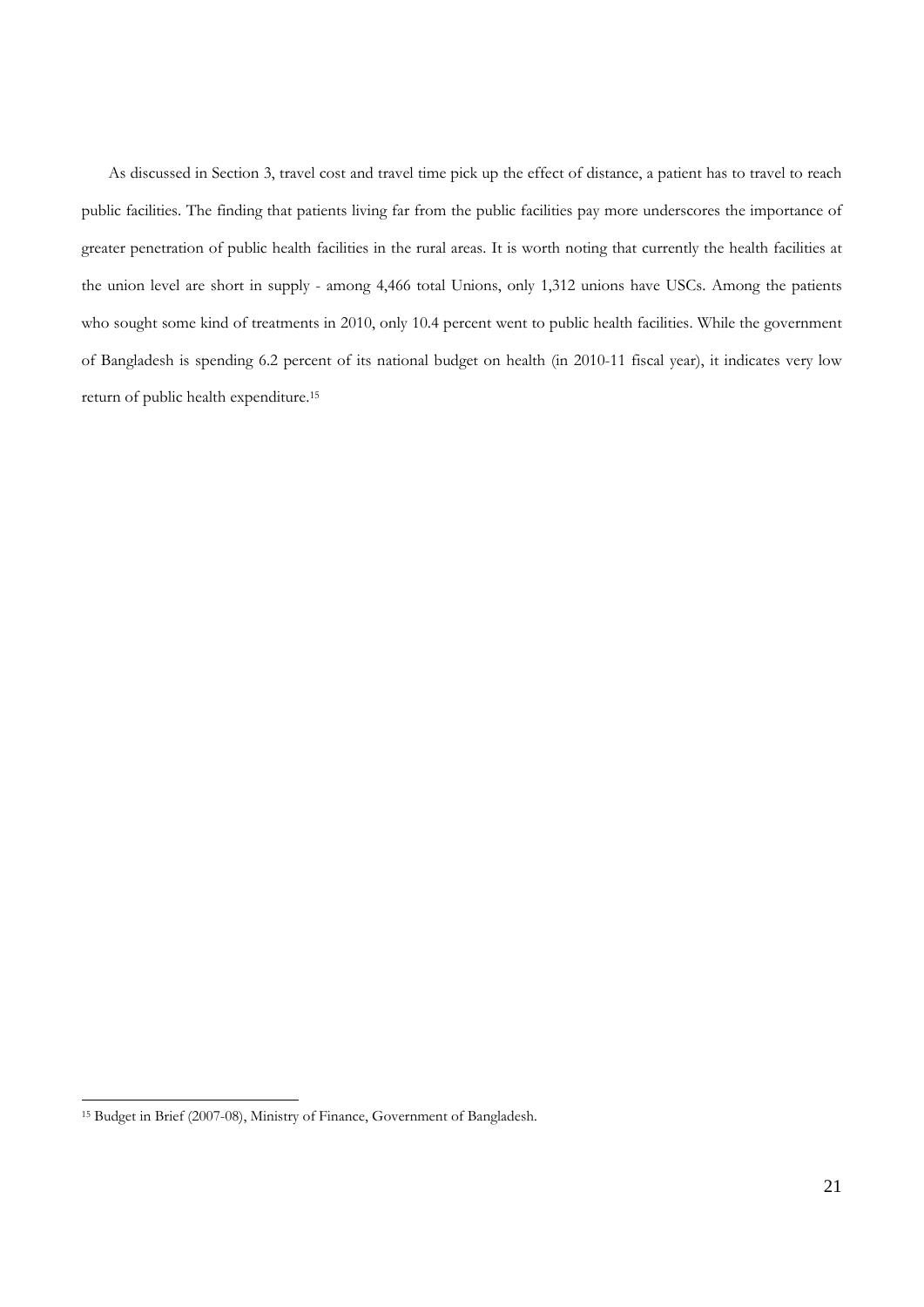# **Appendix**

| Type of hospitals         | Number of      | Total      | Average   | Estimated    | Percentage  |  |
|---------------------------|----------------|------------|-----------|--------------|-------------|--|
|                           | hospitals      | number of  | number of | total number | of patients |  |
|                           |                | patients   | patients  | of patients  |             |  |
| Medical College Hospitals | 10             | 2,764,824  | 276,482   | 3,592,466    | 7.8%        |  |
| General Hospitals         | $\overline{c}$ | 209,892    | 104,946   | 944,514      | $2.1\%$     |  |
| District Hospitals        | 41             | 3,552,924  | 86,657    | 4,072,879    | 8.8%        |  |
| Sub-Districts Health      | 350            | 19,075,504 | 54,501    | 22,508,913   | 48.8%       |  |
| Complexes                 |                |            |           |              |             |  |
| Union Sub-Centers         | 1,362          | 14,979,600 | 10,998    | 14,979,600   | 32.5%       |  |

Table A1: Total and average number of patients at different public hospitals

Source: Director General of Health Services Website

Note: Number of hospitals in each category represents the number of facilities from which this data was available. The total and average number of patients represents number of outpatients in those facilities. The estimated total number of patients is computed by average number of patients × total number of facilities.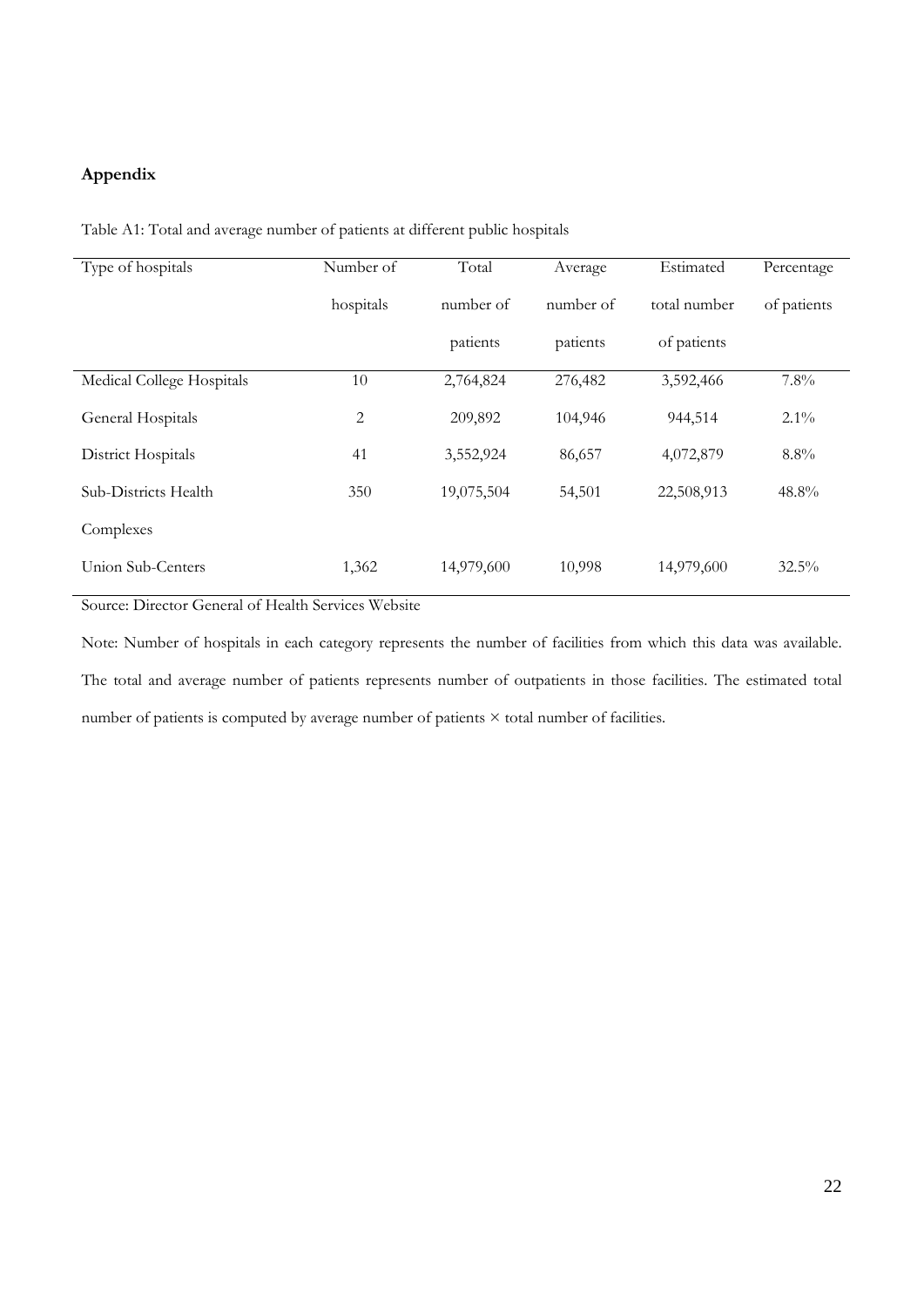| Variables                               |            | (2)        | $\mathcal{E}$ | $\left( 4\right)$ |
|-----------------------------------------|------------|------------|---------------|-------------------|
| Travel time (in minutes)                | $0.001***$ | $0.001***$ | $0.001***$    | $0.001***$        |
|                                         | (0.000)    | (0.000)    | (0.000)       | (0.000)           |
| Transportation cost (in Taka)           |            | 0.000      | $-0.000$      | $-0.000$          |
|                                         |            | (0.000)    | (0.000)       | (0.000)           |
| Annual income (in 000 Taka)             |            |            | $0.007***$    | $0.007***$        |
|                                         |            |            | (0.002)       | (0.002)           |
| Age (in years)                          | $0.002*$   | $0.002*$   | 0.001         | 0.001             |
|                                         | (0.001)    | (0.001)    | (0.001)       | (0.001)           |
| Household lives in rural area (rural=1) | $-0.059$   | $-0.058$   | $-0.044$      | $-0.044$          |
|                                         | (0.043)    | (0.043)    | (0.043)       | (0.044)           |
| <b>Observations</b>                     | 987        | 987        | 987           | 987               |
| Pseudo-R2                               | 0.0315     | 0.0317     | 0.0500        | 0.0600            |
| Log-likelihood                          | $-646.4$   | $-646.3$   | $-634.1$      | $-627.4$          |

Table A2: Determinants of the incident of corruption – Logit regressions

Numbers in the parentheses are standard errors. \*\*\*, \*\*, \* indicate significant at 1%, 5%, and 10% level respectively. All regressions control for the age of patient, household head, religion, whether household head is female, total number of patients from a household. Additional controls in column 4 include if the patient has chronic disease, cardio-vascular and respiratory diseases, infectious and communicable diseases, female diseases, other diseases, disability, and number of symptoms (patient has two symptoms or diseases, and patient has three symptoms or

diseases).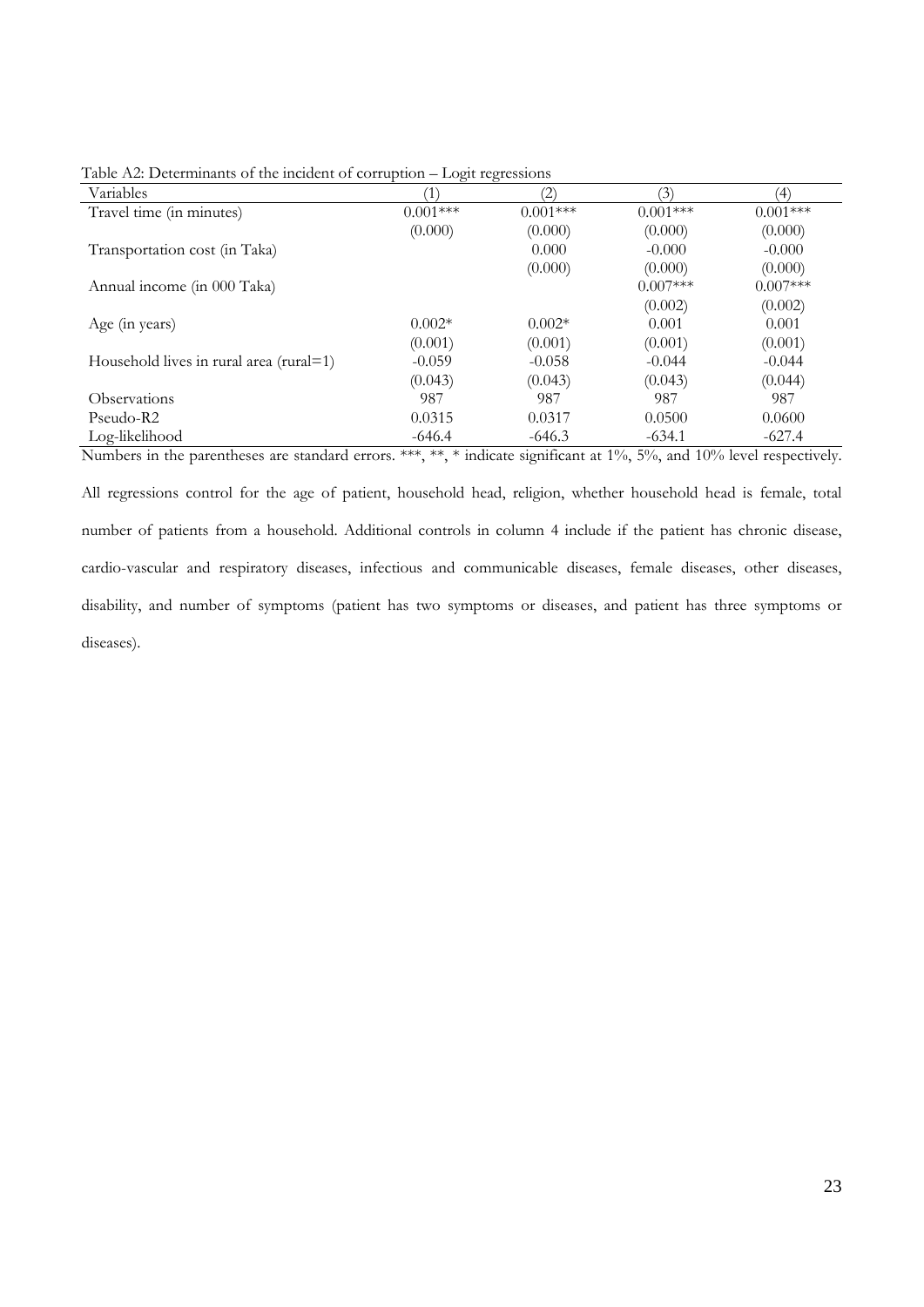|                                                       | (1)            | (2)          | (3)           | (4)          |
|-------------------------------------------------------|----------------|--------------|---------------|--------------|
| <b>VARIABLES</b>                                      | Public doc at  | Public Doc   | Other Pvt.    | Other Pvt.   |
|                                                       | Pub. Facility, | at Pvt.      | Health        | practices    |
|                                                       | w/ payment     | Facility     | professionals |              |
| <b>Transportation Cost</b>                            | $0.0002***$    | $0.0008***$  | $0.0011***$   | $-0.0024***$ |
|                                                       | (0.0000)       | (0.0002)     | (0.0003)      | (0.0004)     |
| Travel Time                                           | $0.0001**$     | $0.0005**$   | 0.0000        | $-0.0007*$   |
|                                                       | (0.0001)       | (0.0002)     | (0.0003)      | (0.0004)     |
| Annual Income                                         | $0.0003***$    | $0.0013***$  | 0.0004        | $-0.0012*$   |
|                                                       | (0.0001)       | (0.0003)     | (0.0006)      | (0.0007)     |
| Age                                                   | $-0.0001$      | $-0.0005*$   | $-0.0001$     | $0.0010***$  |
|                                                       | (0.0001)       | (0.0003)     | (0.0004)      | (0.0004)     |
| Patient is female                                     | 0.0002         | $0.0144***$  | $-0.0049$     | $-0.0081$    |
|                                                       | (0.0023)       | (0.0044)     | (0.0073)      | (0.0070)     |
| Household head is patient                             | 0.0095         | 0.0111       | 0.0061        | $-0.0312**$  |
|                                                       | (0.0063)       | (0.0108)     | (0.0138)      | (0.0142)     |
| Household is Muslim                                   | 0.0117         | 0.0186       | $-0.0234$     | $-0.0180$    |
|                                                       | (0.0085)       | (0.0179)     | (0.0283)      | (0.0323)     |
| Head of Household is female                           | 0.0004         | $-0.0000$    | 0.0003        | 0.0002       |
|                                                       | (0.0009)       | (0.0018)     | (0.0024)      | (0.0024)     |
| Household lives in rural area                         | $-0.0253***$   | $-0.0779***$ | $0.0572**$    | $0.0775***$  |
|                                                       | (0.0080)       | (0.0163)     | (0.0251)      | (0.0292)     |
| Number of patients from the household                 | $0.0029**$     | $-0.0022$    | $-0.0010$     | 0.0033       |
|                                                       | (0.0014)       | (0.0024)     | (0.0035)      | (0.0032)     |
| Patient has a chronic disease                         | $0.0143**$     | $0.0905***$  | $-0.0218$     | $-0.0918***$ |
|                                                       | (0.0065)       | (0.0131)     | (0.0182)      | (0.0176)     |
| Patient has a cardio-vascular and respiratory disease | 0.0131         | $0.0820***$  | $-0.0227$     | $-0.1168***$ |
|                                                       | (0.0110)       | (0.0216)     | (0.0286)      | (0.0274)     |
| Patient has infectious disease                        | $0.0206**$     | 0.0191       | 0.0291        | $-0.0738***$ |
|                                                       | (0.0099)       | (0.0168)     | (0.0216)      | (0.0225)     |
| Patient has physical problems                         | 0.0117         | $0.0907***$  | $-0.0253$     | $-0.0771***$ |
|                                                       | (0.0076)       | (0.0160)     | (0.0169)      | (0.0188)     |
| Patient has a female disease                          | 0.0306         | $0.1617***$  | 0.0001        | $-0.1907***$ |
|                                                       | (0.0305)       | (0.0460)     | (0.0489)      | (0.0406)     |
| Patient has other diseases                            | $0.0277***$    | $0.0879***$  | $-0.0194$     | $-0.1285***$ |
|                                                       | (0.0097)       | (0.0178)     | (0.0203)      | (0.0231)     |
| Patient has two symptoms/diseases                     | $-0.0097$      | $-0.0164$    | $0.0563**$    | $-0.0298$    |
|                                                       | (0.0068)       | (0.0148)     | (0.0247)      | (0.0243)     |
| Patient has three symptoms/disease                    | $-0.0140$      | $-0.0608**$  | $0.1882***$   | $-0.0635$    |
|                                                       | (0.0127)       | (0.0245)     | (0.0611)      | (0.0676)     |
| Observations                                          | 9,454          | 9,454        | 9,454         | 9,454        |
| Pseudo R-squared                                      | 0.0684         | 0.0684       | 0.0684        | 0.0684       |
| Log-likelihood                                        | $-11371$       | $-11371$     | $-11371$      | $-11371$     |

Table A3: Multinomial logit with five options; (base outcome: patients going to public facility and making no payments)

Robust standard errors in parentheses; \*\*\*  $p<0.01$ , \*\*  $p<0.05$ , \*  $p<0.1$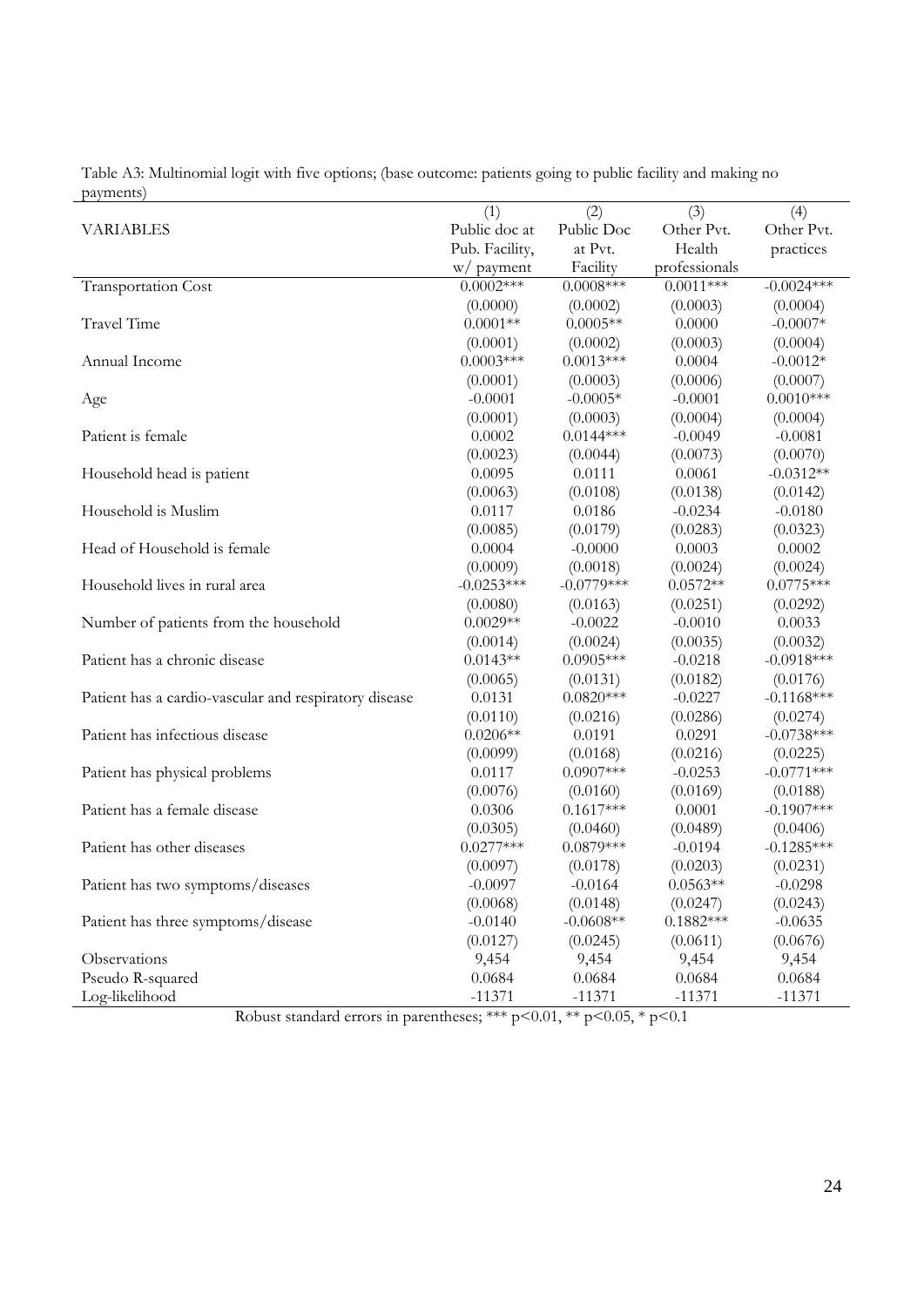#### **References**

- Alexeev, M and Song, Y. 2013. Corruption and Product Market Competition: An Empirical Investigation. *Journal of Development Economics* 103: 154 – 166.
- Banerjee, A., Deaton, A. and Duflo, E. 2004. Wealth, Health and Health Services in Rural Rajasthan. *American Economic Review* 94(2): 326 – 330.
- Banerjee, A., Hanna, R., and Mullainathan, S. 2012. Corruption. Faculty Research Working Paper Series. Harvard Kennedy School. RWP12-023.

Bangladesh Bureau of Statistics (BBS). 2000. Household Income and Expenditure Survey (HIES) 2000.

Bangladesh Bureau of Statistics (BBS). 2005. Household Income and Expenditure Survey (HIES) 2005.

Bangladesh Bureau of Statistics (BBS). 2010. Household Income and Expenditure Survey (HIES) 2010.

- Bangladesh Bureau of Statistics. 2005. Bangladesh Health and Social Welfare Directory 2005.Ministry of Planning. Bangladesh.
- Bertrand, Marianne, Djankov, S., Hanna, R. and Mullainathan, S. 2007. Obtaining a Driver's License in India: an Experimental Approach to Studying Corruption. *Quarterly Journal of Economics* 122 (November): 1639 –1676.
- Chaudhury, N. and Hammer, J.S. 2003. Ghost Doctors: Absenteeism in Bangladeshi Health Facilities. World Bank Policy Research Working Paper 3065, World Bank.
- Dewatripont, M., Jewitt, I., and Tirole, J. 1999. The Economics of Career Concerns, Part II: Application to Missions and Accountability of Government Agencies. *Review of Economic Studies* 66 (1): 199-127.
- Dhaliwal, I., and Hanna, R. 2014. Deal with the Devil: The Successes and Limitations of Bureaucratic Reform in India. NBER Working Paper 20482.
- Dola, D. 2010. Private Practice of BSMMU Doctors. http://www.dhakanews.info/private-practice-of-bsmmudoctors.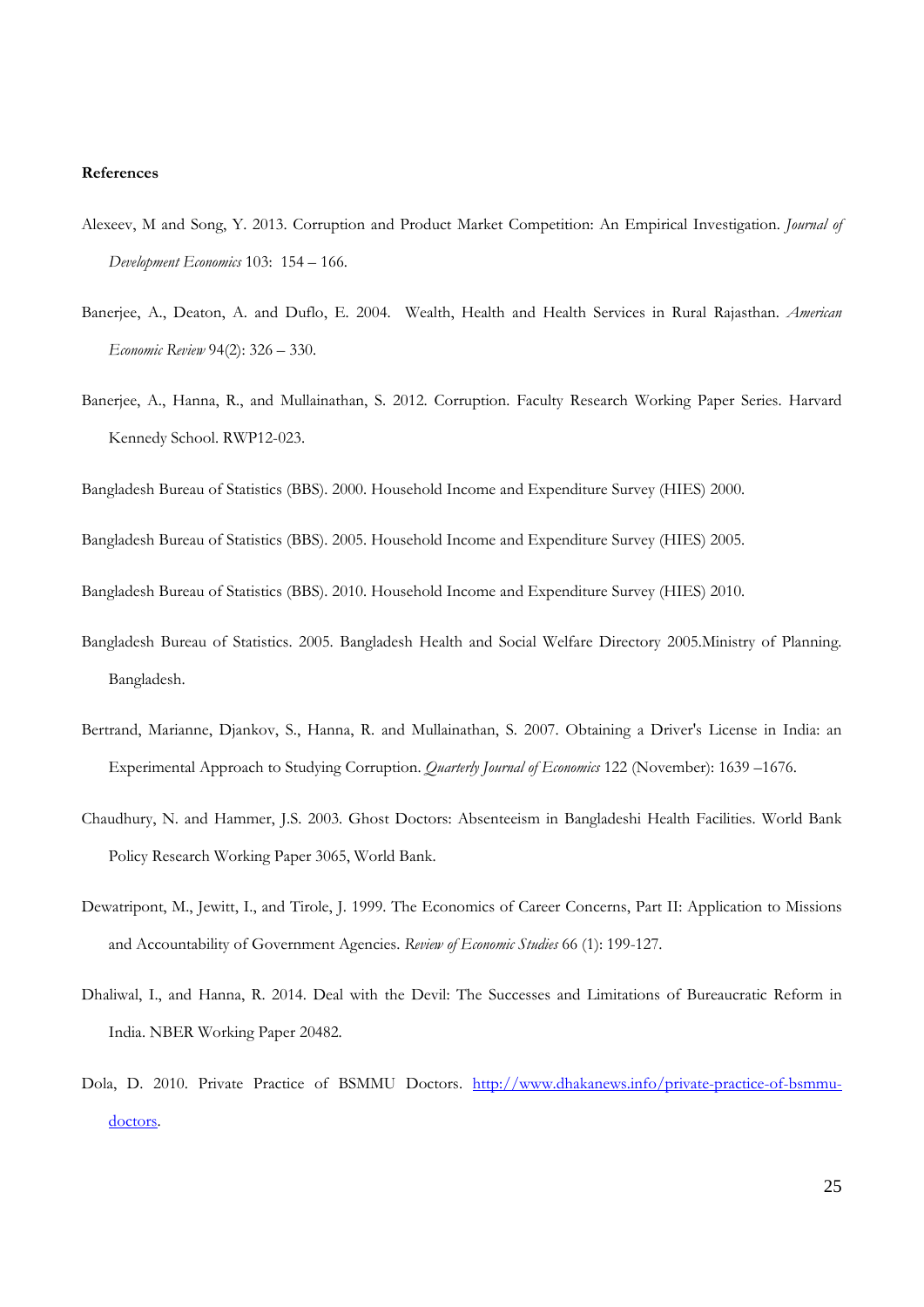- Fan, S. C., Lin, C. and Treisman, D. 2009. Political Decentralization and Corruption: Evidence from Around the World. *Journal of Public Economics* 93(1-2): 14 – 34.
- Finance Division. 2005. Final Report of Social Sector Performance Survey: Primary Health and Family Planning in Bangladesh.
- Fisman, R. and Gatti, R. 2006. Bargaining for Bribes: The Role of Institutions.in Susan Rose-Ackerman (edited) *International Handbook on Economics of Corruption*. Northampton: Edward Elgar Publishing.

Hunt, J. 2010. Bribery in Health Care in Uganda. *Journal of Health Economics* 29: 699 – 707.

Leaver, C. 2009. Bureaucratic Minimum Squawk Behavior: Theory and Evidence from Regulatory Agencies. *American Economic Review* 99(3): 572-607.

Ministry of Finance. 2007. Budget in Brief 2007-08. Government of Bangladesh.

- Nagavarapu, S. and Sekhri, S. 2014. Informal Monitoring and Enforcement Mechanisms in Public Service Delivery: Evidence from the Public Distribution System in India. Working Paper. University of Virgina.
- Niehaus, P. and Sukhtankar, S. 2013. The Marginal Rate of Corruption in Public Programs: Evidence from India. *Journal of Public Economics* 104: 52 – 63.
- Olken, B.A. and Baron, P. 2009. The Simple Economics of Extortion: Evidence from Trucking in Aceh. *Journal of Political Economy* 117 (3): 417 – 452.

Olken, B. A., and Pande, R. 2012. Corruption in Developing Countries. *Annual Review of Economics*, 4: 479-509.

Svensson, J. 2003. Who Must pay Bribes and How Much? Evidence from a Cross Section of Firms. *Quarterly Journal of Economics* 118 (February): 207 – 230.

Transparency International 2006. Global Corruption Report: Corruption and Health. Germany.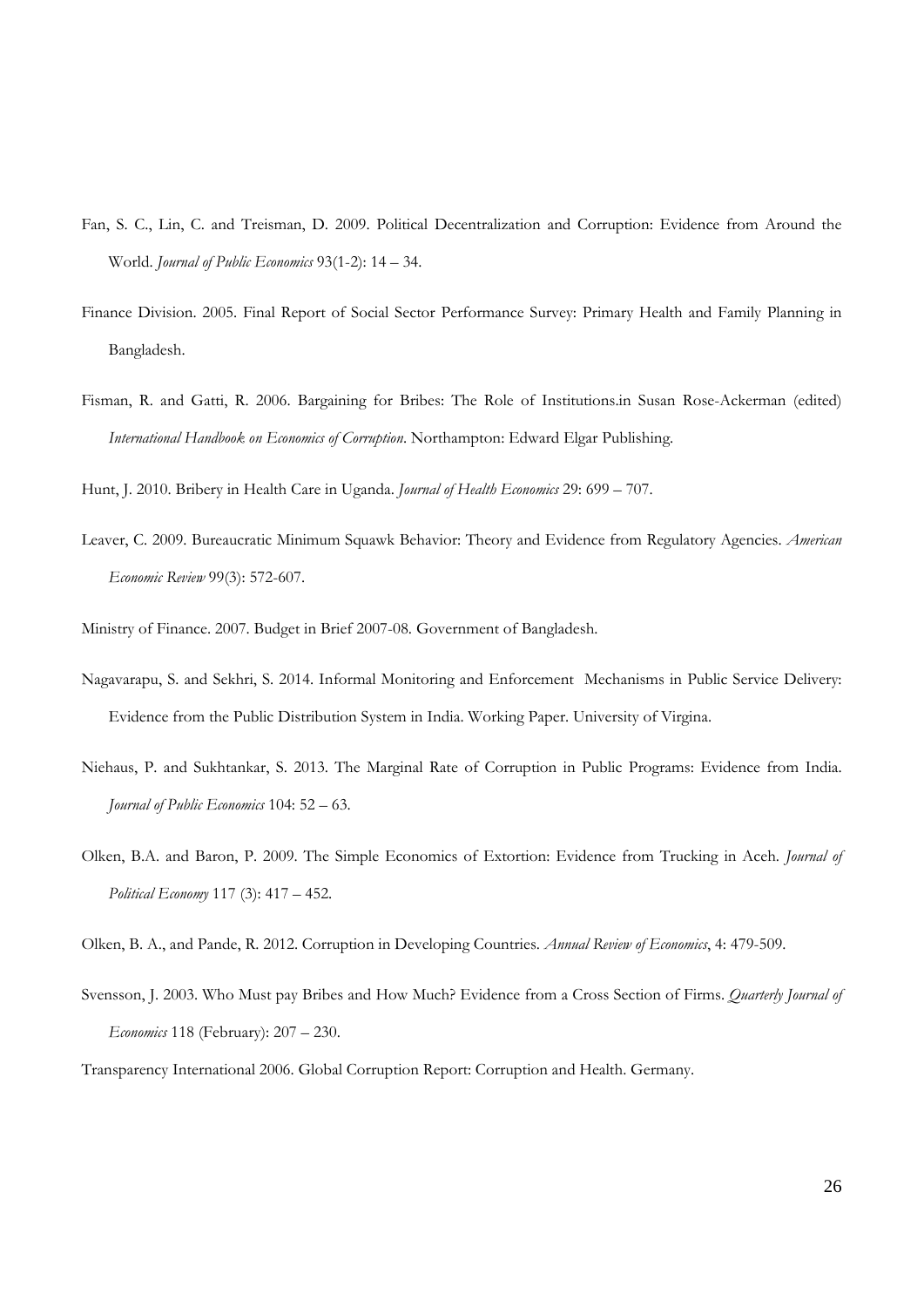Table 1: Mean comparisons and differences of key variables across comparable health care facilities

| l able 1. Mean companisons and differences of Key valiables across comparable health care facilities | Public doctors | Public doctors<br>Public doctors |                  | Other private | t statistics of mean differences |               |               |  |
|------------------------------------------------------------------------------------------------------|----------------|----------------------------------|------------------|---------------|----------------------------------|---------------|---------------|--|
|                                                                                                      | w/o payment    | w/ payment                       | at pvt. facility | facilities    |                                  |               |               |  |
| Variables                                                                                            | (1)            | (2)                              | (3)              | (4)           | $t_{x_1-x_2}$                    | $t_{x_3-x_2}$ | $t_{x_4-x_2}$ |  |
| Consultation fee (in Taka)                                                                           | 0.000          | 148.295                          | 204.638          | 52.348        | $-16.688$                        | 3.309         | $-12.072$     |  |
|                                                                                                      | (0.000)        | (214.799)                        | (323.102)        | (131.944)     |                                  |               |               |  |
| Travel time (in minutes)                                                                             | 37.217         | 54.826                           | 56.498           | 30.357        | $-4.379$                         | 0.334         | $-5.876$      |  |
|                                                                                                      | (44.096)       | (81.402)                         | (91.311)         | (76.369)      |                                  |               |               |  |
| Transportation cost (in Taka)                                                                        | 73.839         | 135.665                          | 146.201          | 39.993        | $-2.680$                         | 0.431         | $-4.341$      |  |
|                                                                                                      | (292.826)      | (432.108)                        | (436.566)        | (403.881)     |                                  |               |               |  |
| Monthly household income ('000 Taka)                                                                 | 10.315         | 14.913                           | 15.751           | 11.603        | $-5.829$                         | 0.611         | $-3.402$      |  |
|                                                                                                      | (9.560)        | (15.197)                         | (26.385)         | (18.468)      |                                  |               |               |  |
| Age (in years)                                                                                       | 26.603         | 30.097                           | 30.713           | 27.150        | $-2.452$                         | 0.484         | $-2.522$      |  |
|                                                                                                      | (21.130)       | (23.217)                         | (22.539)         | (21.357)      |                                  |               |               |  |
| Households lives in rural area (rural=1, $0$ otherwise)                                              | 0.606          | 0.593                            | 0.608            | 0.731         | 0.413                            | 0.540         | 5.682         |  |
|                                                                                                      | (0.489)        | (0.492)                          | (0.488)          | (0.443)       |                                  |               |               |  |
| Number of patients from household                                                                    | 2.860          | 3.288                            | 3.096            | 3.047         | $-3.579$                         | $-1.719$      | $-2.353$      |  |
|                                                                                                      | (1.675)        | (2.072)                          | (1.973)          | (1.865)       |                                  |               |               |  |
| Patient has a chronic disease (yes=1, 0 otherwise)                                                   | 0.281          | 0.342                            | 0.388            | 0.240         | $-2.067$                         | 1.679         | $-4.343$      |  |
|                                                                                                      | (0.450)        | (0.475)                          | (0.487)          | (0.427)       |                                  |               |               |  |
| Share of consultation fee in total medical cost (in $\%$ )                                           | $0.0\%$        | $16.3\%$                         | $17.5\%$         | $7.8\%$       | $-21.338$                        | 1.400         | $-11.332$     |  |
|                                                                                                      | (0.000)        | (17.786)                         | (15.489)         | (12.959)      |                                  |               |               |  |
| Share of medical cost in consumption expenditure (in %)                                              | $10.6\%$       | $18.6\%$                         | $16.1\%$         | $6.8\%$       | $-2.450$                         | $-1.103$      | $-6.441$      |  |
|                                                                                                      | (35.106)       | (66.690)                         | (29.292)         | (24.300)      |                                  |               |               |  |
| Share medical cost in non-food expenditure (in $\%$ )                                                | 29.8%          | 44.4%                            | 40.8%            | $18.4\%$      | $-1.949$                         | $-0.741$      | $-6.158$      |  |
|                                                                                                      | (110.939)      | (122.181)                        | (75.643)         | (67.730)      |                                  |               |               |  |
| Number of observations<br>.                                                                          | 584            | 403                              | 1497             | 2308          |                                  |               |               |  |

\* Numbers in parentheses are standard deviations. Numbers of observations for education of household head are 140, 114, 403 and 543 for groups 1, 2, 3 and 4, respectively.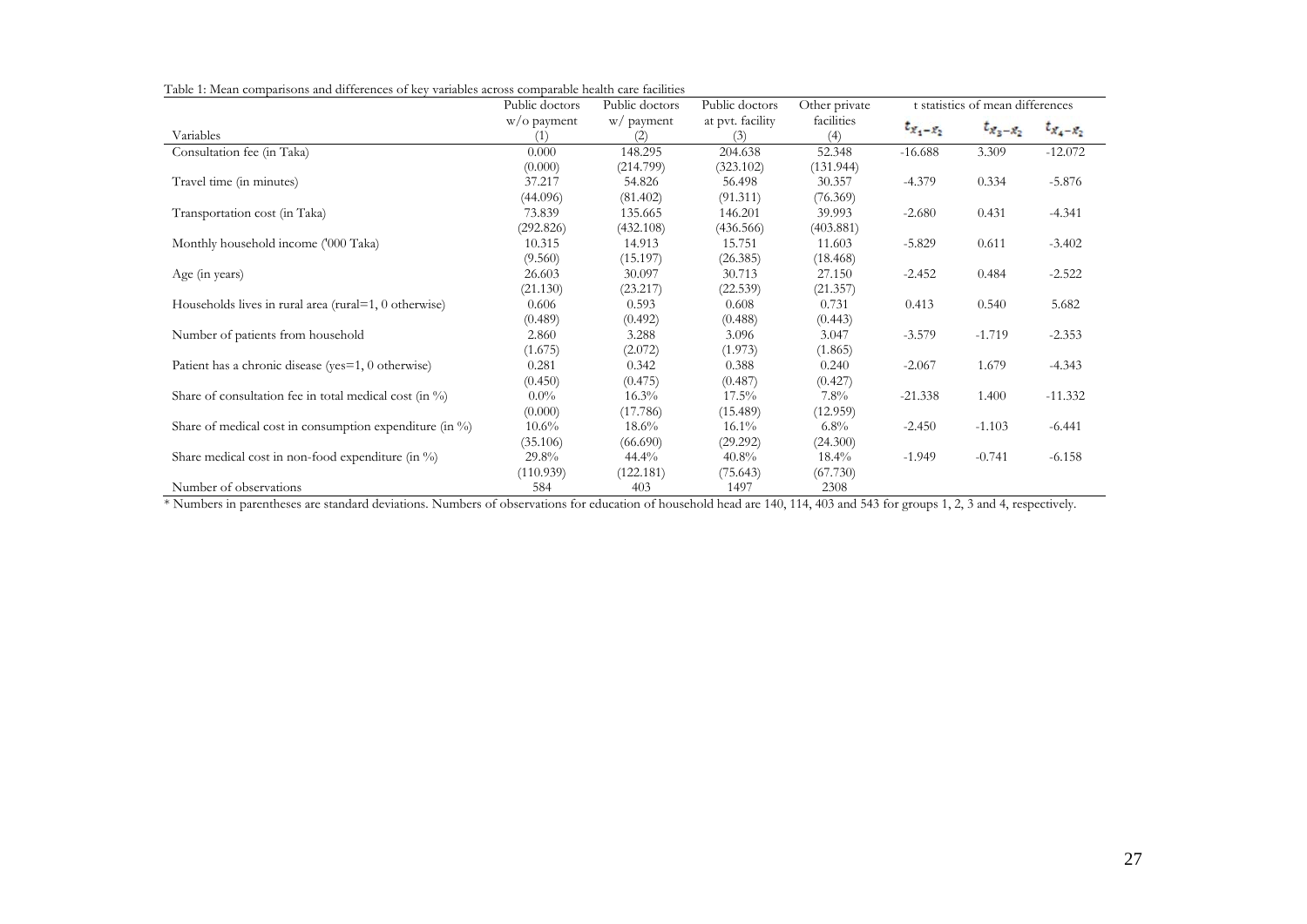|                                         |               | Transportation cost for bribing patient |           |            |               | Travel time for bribing patient |           |             |  |  |
|-----------------------------------------|---------------|-----------------------------------------|-----------|------------|---------------|---------------------------------|-----------|-------------|--|--|
| Variable                                |               | $25 - 50$                               | $50 - 75$ |            | $<$ 25 pctile | $25 - 50$                       | $50 - 75$ | 75 pctile < |  |  |
|                                         | $<$ 25 pctile | pctile                                  | pctile    | 75 pctile< |               | pctile                          | pctile    |             |  |  |
| Consultation fee (Taka)                 | 102.374       | 64.938                                  | 115.981   | 328.651    | 88.586        | 108.566                         | 147.927   | 297.553     |  |  |
| Travel time (minutes)                   | 30.952        | 20.703                                  | 42.915    | 135.709    | 10.910        | 25.822                          | 52.182    | 165.753     |  |  |
| Transportation cost (Taka)              | 0.000         | 18.375                                  | 63.840    | 543.372    | 33.252        | 41.579                          | 140.218   | 434.706     |  |  |
| Hospital/clinical charges (Taka)        | 36.020        | 0.000                                   | 36.840    | 1201.047   | 50.523        | 51.362                          | 171.455   | 1878.176    |  |  |
| Cost of medicine (Taka)                 | 492.238       | 444.141                                 | 749.519   | 2562.407   | 644.856       | 615.724                         | 823.200   | 2237.118    |  |  |
| Cost of test/investigation (Taka)       | 71.088        | 43.906                                  | 74.104    | 757.558    | 208.784       | 68.750                          | 193.636   | 494.000     |  |  |
| Tips (Taka)                             | 0.000         | 0.000                                   | 0.000     | 13.953     | 0.000         | 0.000                           | 1.818     | 12.941      |  |  |
| Monthly household income (000 Taka)     | 15.453        | 17.037                                  | 11.295    | 16.867     | 16.040        | 15.092                          | 13.365    | 14.121      |  |  |
| Age (years)                             | 25.313        | 28.031                                  | 34.840    | 33.965     | 28.649        | 28.375                          | 31.636    | 34.071      |  |  |
| Household lives in rural area (rural=1) | 0.483         | 0.438                                   | 0.726     | 0.733      | 0.405         | 0.533                           | 0.764     | 0.835       |  |  |
| Number of patients from household       | 3.258         | 3.219                                   | 3.132     | 3.581      | 3.207         | 3.303                           | 3.982     | 2.918       |  |  |
| Patient has a chronic disease (yes=1)   | 0.279         | 0.328                                   | 0.368     | 0.43       | 0.333         | 0.296                           | 0.327     | 0.447       |  |  |

Table 2: Characteristics of households by the distribution of travel time and transportation cost for bribe-payers